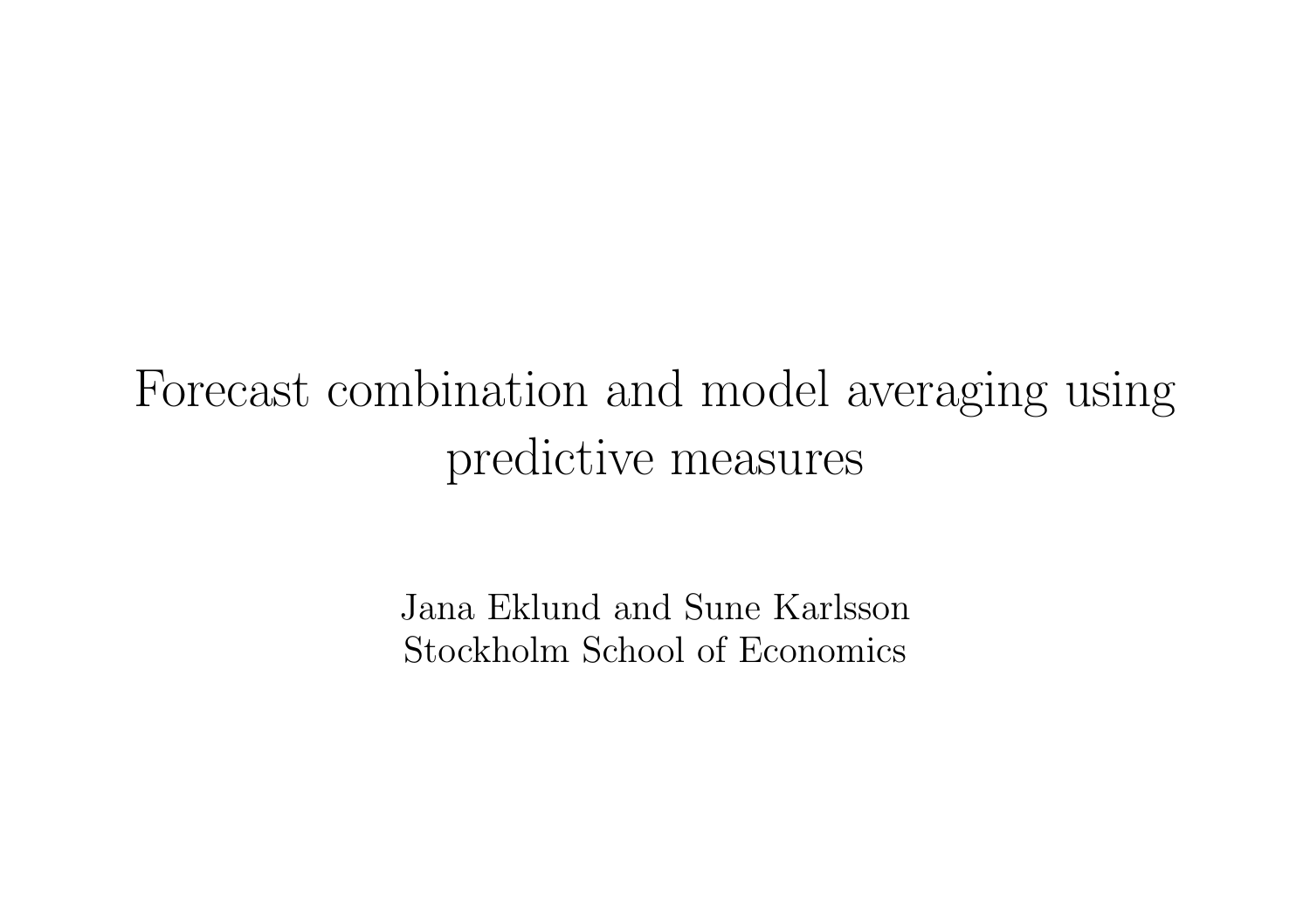## 1 Introduction

- Combining forecasts robustifies and improves on individual forecasts (Bates & Granger (1969))
- Bayesian model averaging provides a theoretical motivation and performs well in practice (Min & Zellner (1993), Madigan & Raftery (1994), Jacobson & Karlsson (2004))
- BMA based on an in-sample measure of fit, the marginal likelihood
- We suggest the use of an out-of-sample, predictive measure of fit, the predictive likelihood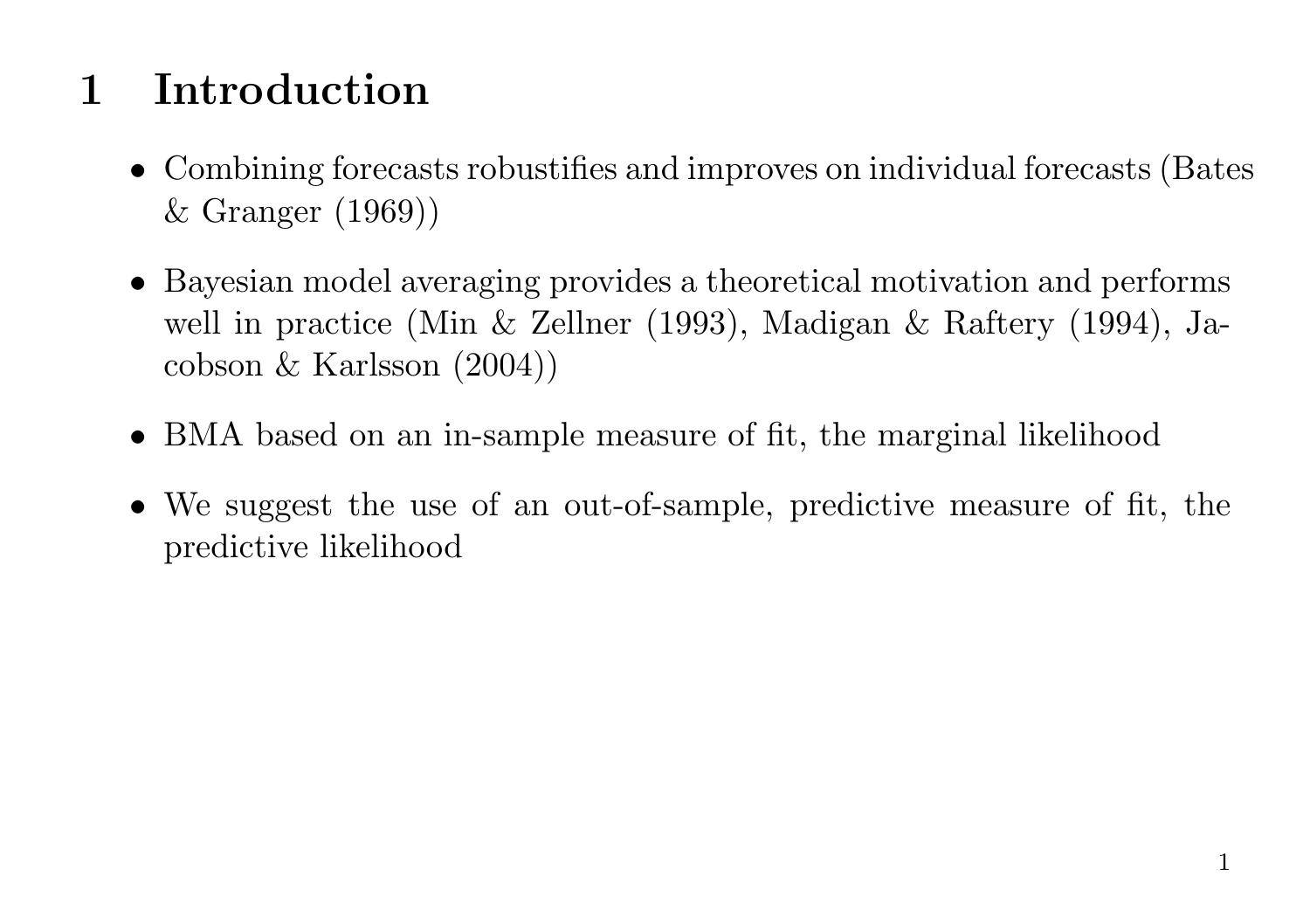- 2 Forecast combination using Bayesian model averaging
	- $\mathfrak{M} = \{M_1, \ldots, M_M\}$  a set of possible models under consideration
		- Likelihood function  $L(\mathbf{y}|\theta_i, \mathcal{M}_i)$
		- Prior probability for each model,  $p(\mathcal{M}_i)$
		- Prior distribution of the parameters in each model,  $p(\theta_i | \mathcal{M}_i)$
	- Posterior model probabilities

$$
p(\mathcal{M}_i|\mathbf{y}) = \frac{m(\mathbf{y}|\mathcal{M}_i) p(\mathcal{M}_i)}{\sum_{j=1}^M m(\mathbf{y}|\mathcal{M}_j) p(\mathcal{M}_j)}
$$

$$
m(\mathbf{y}|\mathcal{M}_i) = \int L(\mathbf{y}|\theta_i, \mathcal{M}_i) p(\theta_i|\mathcal{M}_i) d\theta_i
$$

with  $m(\mathbf{y}|\mathcal{M}_i)$  the prior predictive density or marginal likelihood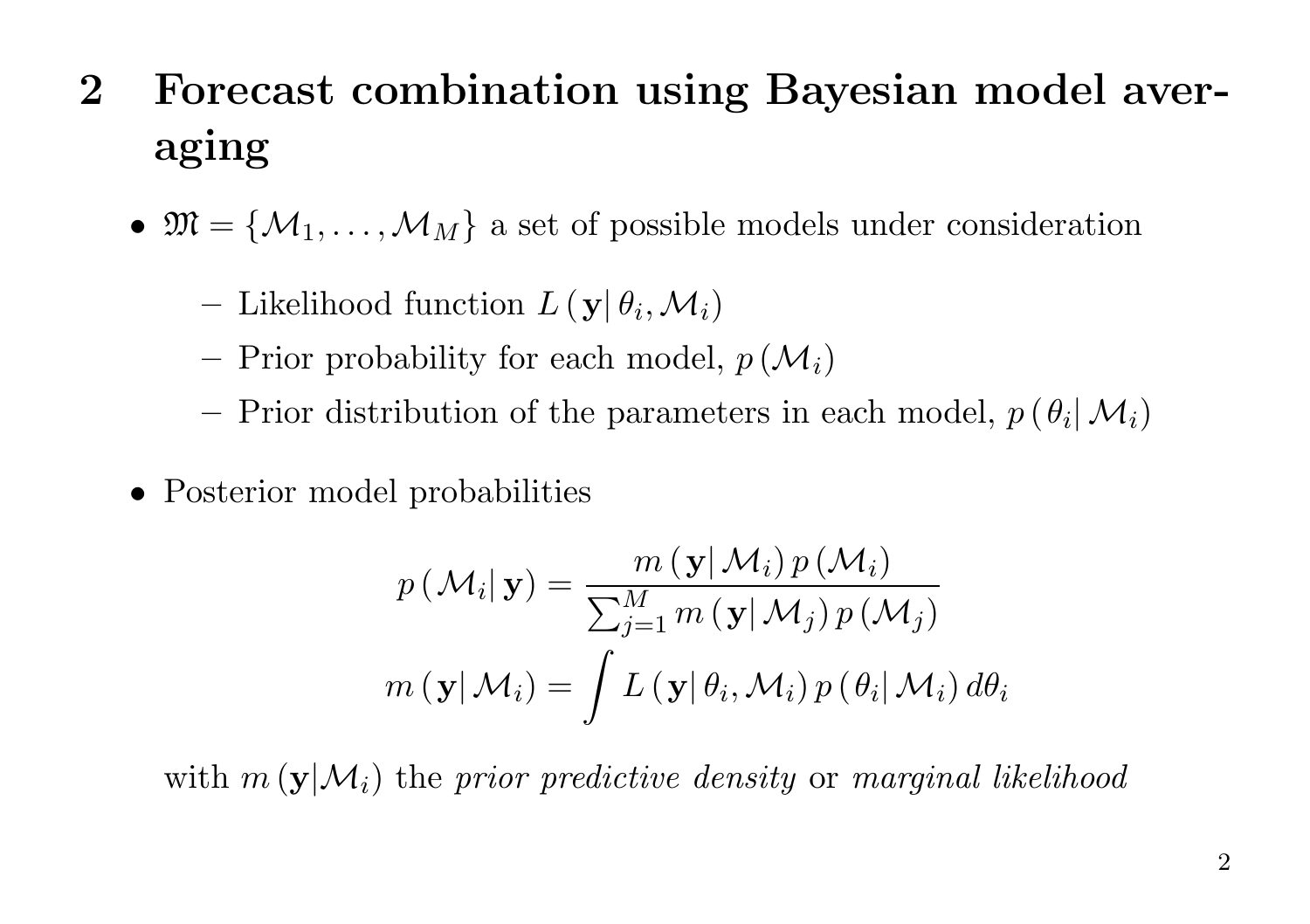• Model averaged posterior

$$
p(\phi | \mathbf{y}) = \sum_{j=1}^{M} p(\phi | \mathbf{y}, \mathcal{M}_j) p(\mathcal{M}_j | \mathbf{y})
$$

for  $\phi$  some function of the parameters

- Accounts for model uncertainty
- In particular

$$
\hat{y}_{T+h} = E(y_{T+h}|\mathbf{y}) = \sum_{j=1}^{M} E(y_{T+h}|\mathbf{y}, \mathcal{M}_j) p(\mathcal{M}_j|\mathbf{y})
$$

- Choice of models
	- Posterior model probabilities,  $p(\mathcal{M}_i|\mathbf{y})$
	- Bayes factor

$$
BF_{ij} = \frac{P(M_i|\mathbf{y})}{P(M_j|\mathbf{y})} / \frac{P(M_i)}{P(M_j)} = \frac{m(\mathbf{y}|M_i)}{m(\mathbf{y}|M_j)}
$$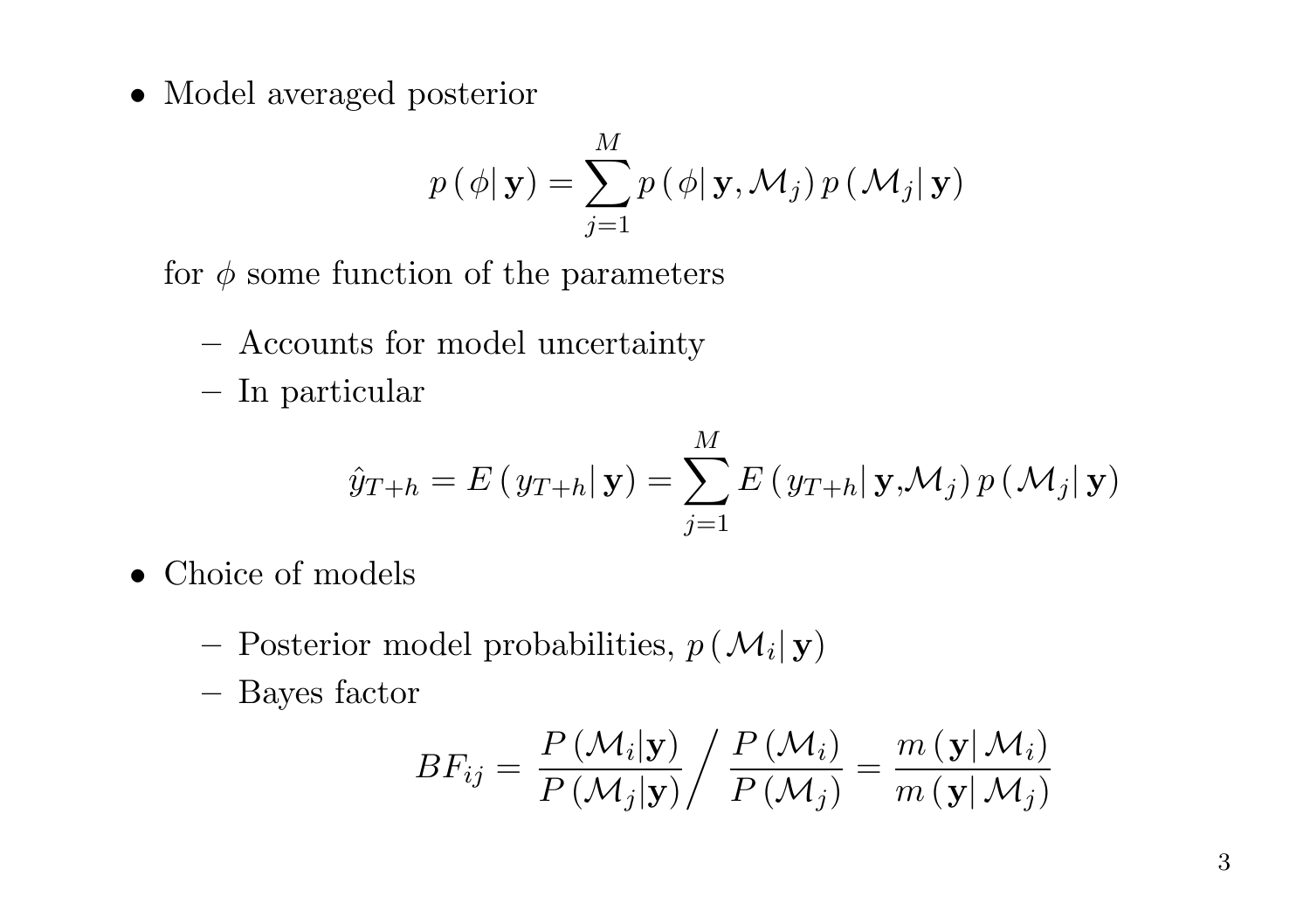#### 3 The predictive likelihood

• Split the sample  $\mathbf{y} = (y_1, y_2, \dots, y_T)'$  into two parts with m and l observations, with  $T = m + l$ .

$$
\mathbf{y}_{T\times 1} = \left[ \begin{array}{c} \mathbf{y}_{m\times 1}^* \\ \widetilde{\mathbf{y}}_{l\times 1} \end{array} \right] \begin{array}{c} \text{training sample} \\ \text{hold-out sample} \end{array}
$$

• The training sample y ∗ is used to convert the prior into a posterior

 $p(\theta_i|\mathbf{y}^*,\mathcal{M}_i)$ 

• Leads to *posterior predictive density* or *predictive likelihood* for the holdout sample  $\widetilde{\mathbf{y}}$ 

$$
p(\mathbf{\tilde{y}}|\mathbf{y}^*, \mathcal{M}_i) = \int_{\theta_i} L(\mathbf{\tilde{y}}|\theta_i, \mathbf{y}^*, \mathcal{M}_i) p(\theta_i|\mathbf{y}^*, \mathcal{M}_i) d\theta_i
$$

• *Partial* Bayes factors

$$
PBF_{ij} = \frac{p(\tilde{\mathbf{y}}|\mathbf{y}^*, \mathcal{M}_i)}{p(\tilde{\mathbf{y}}|\mathbf{y}^*, \mathcal{M}_j)} = \frac{m(\mathbf{y}|\mathcal{M}_i)}{m(\mathbf{y}|\mathcal{M}_j)} / \frac{m(\mathbf{y}^*|\mathcal{M}_i)}{m(\mathbf{y}^*|\mathcal{M}_j)}
$$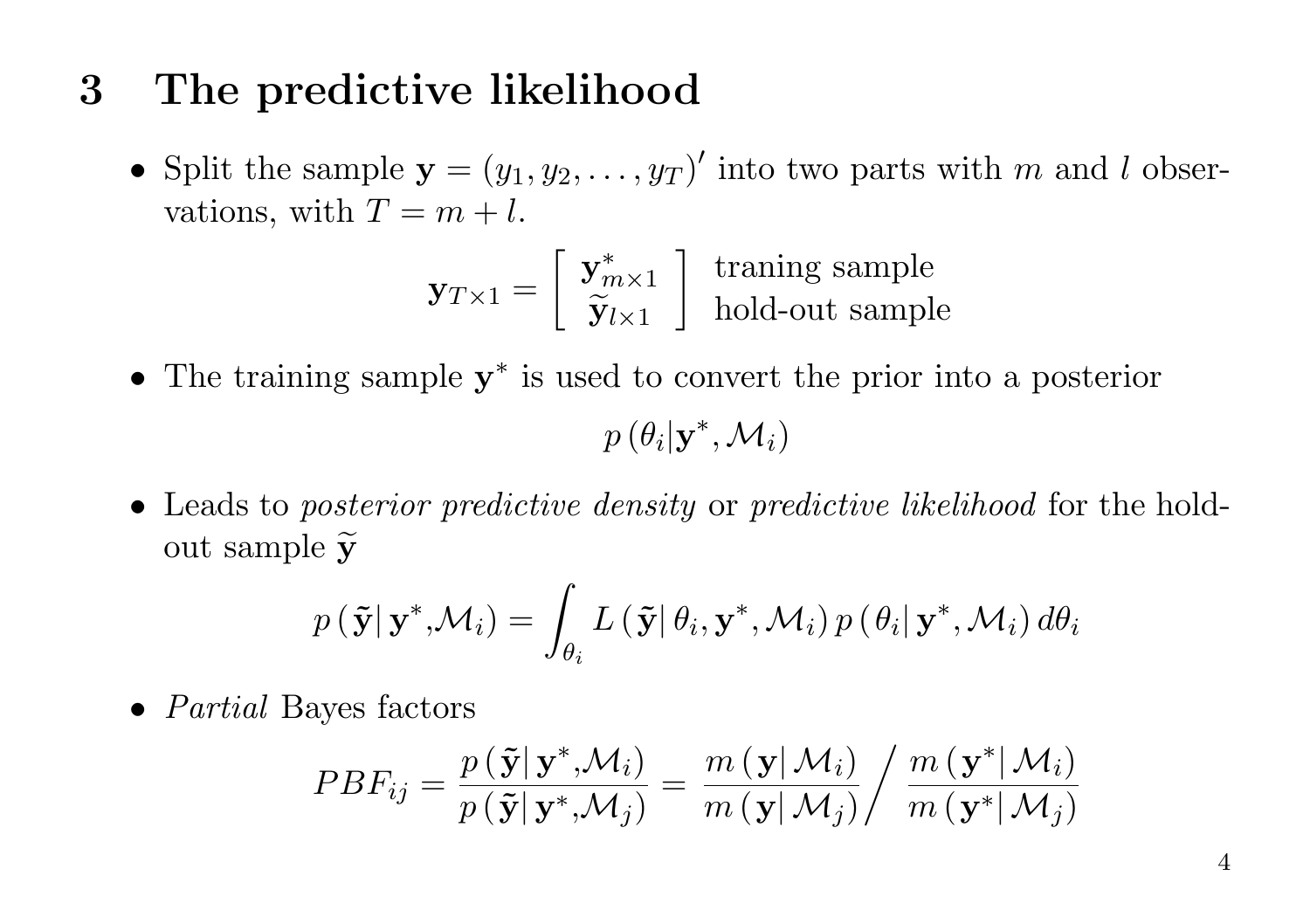- Asymptotically consistent model choice requires  $T/m \to \infty$
- *Predictive* weights for forecast combinations

$$
p(\mathcal{M}_i|\tilde{\mathbf{y}}, \mathbf{y}^*) = \frac{p(\tilde{\mathbf{y}}|\mathbf{y}^*, \mathcal{M}_i) p(\mathcal{M}_i)}{\sum_{j=1}^M p(\tilde{\mathbf{y}}|\mathbf{y}^*, \mathcal{M}_j) p(\mathcal{M}_j)}
$$

- Can use improper priors on parameters of the models
- Forecast combination is based on weights from predictive likelihood
- Model specific posteriors based on the full sample
- Additional complication: How to choose the size of the training sample,  $m$ , and the hold-out sample,  $l$ ?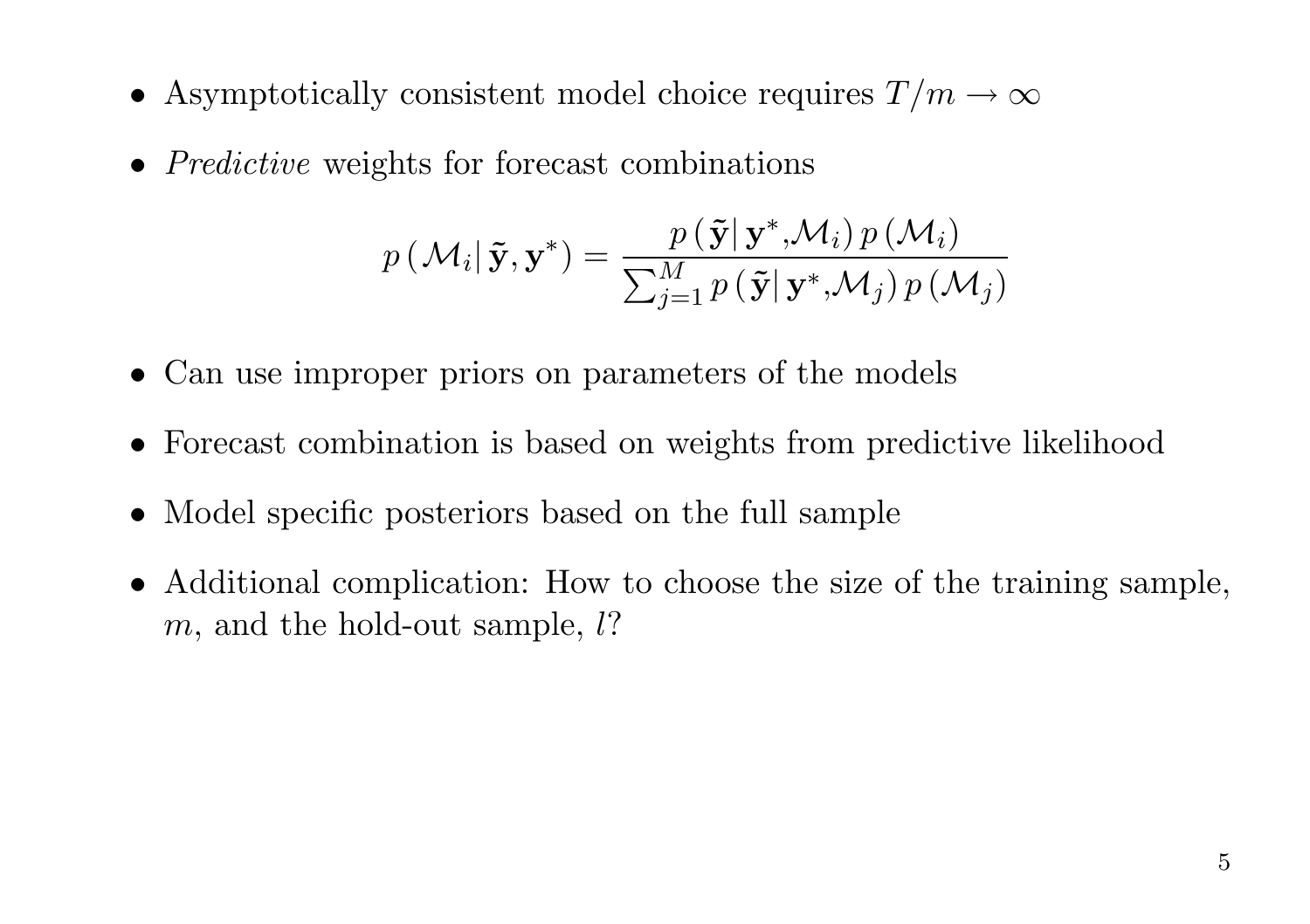- 3.1 Small sample results
	- Linear model

$$
\mathbf{y} = \mathbf{Z}\gamma + \varepsilon
$$

$$
\mathbf{Z} = (\iota, \mathbf{X})
$$

• Prior

$$
\gamma \sim N\left(\mathbf{0}, c\sigma^2 \left(\mathbf{Z}'\mathbf{Z}\right)^{-1}\right)
$$

$$
p\left(\sigma^2\right) \propto 1/\sigma^2
$$

• The predictive likelihood is given by

$$
p(\tilde{\mathbf{y}}) \propto \left(\frac{S^*}{m}\right)^{-l/2} \frac{|\mathbf{M}^*|^{\frac{1}{2}}}{\left|\mathbf{M}^* + \tilde{\mathbf{Z}}'\tilde{\mathbf{Z}}\right|^{\frac{1}{2}}} \times \left[m + \frac{1}{\left(S^*/m\right)} \left(\tilde{\mathbf{y}} - \tilde{\mathbf{Z}}\gamma_1\right)' \left(\mathbf{I} + \tilde{\mathbf{Z}}\left(\mathbf{M}^*\right)^{-1} \tilde{\mathbf{Z}}'\right)^{-1} \left(\tilde{\mathbf{y}} - \tilde{\mathbf{Z}}\gamma_1\right)\right]^{-T/2}
$$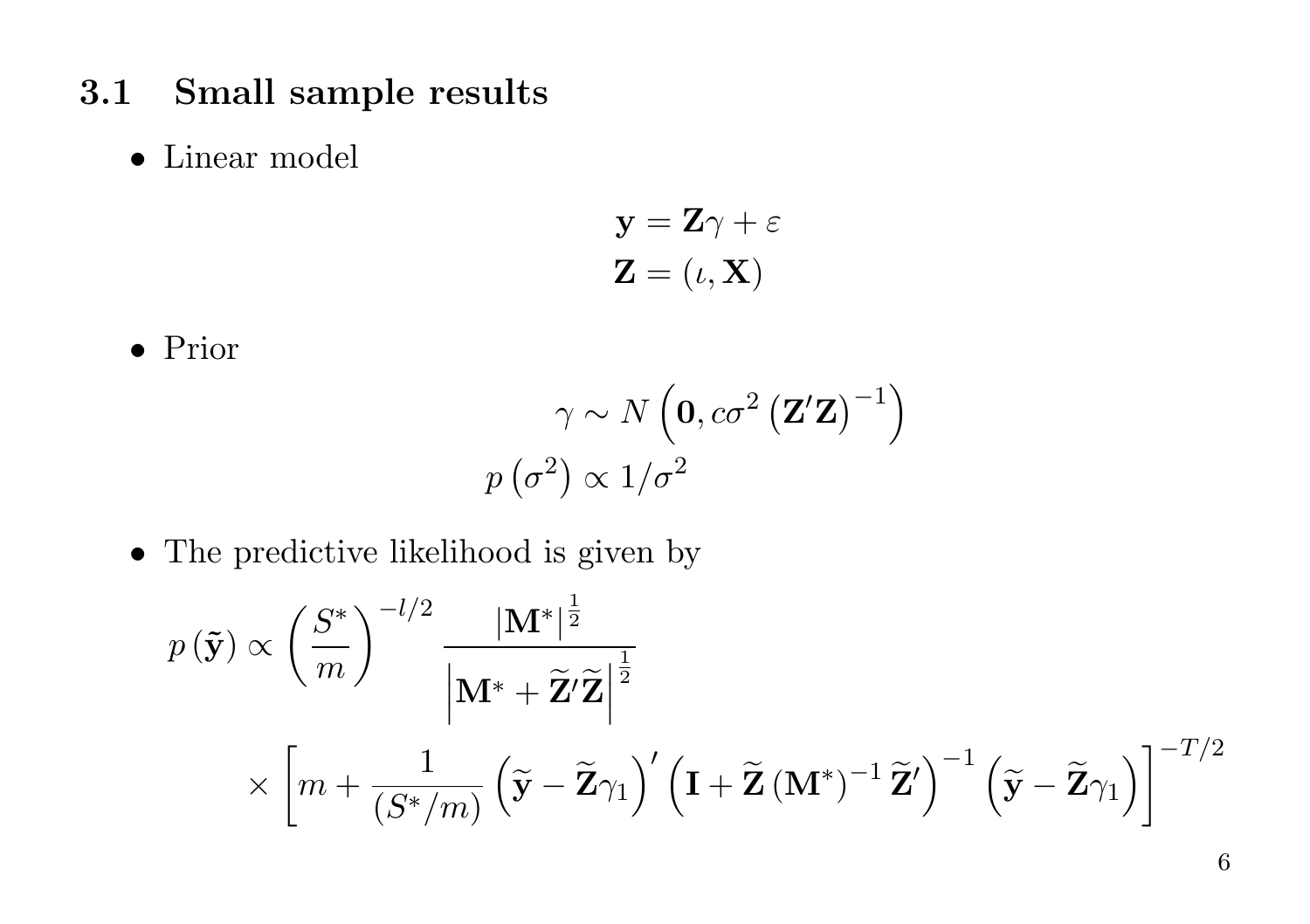$$
S^* = \frac{c}{c+1} (\mathbf{y}^* - \mathbf{Z}^* \hat{\gamma}^*)' (\mathbf{y}^* - \mathbf{Z}^* \hat{\gamma}^*) + \frac{1}{c+1} \mathbf{y}^{*'} \mathbf{y}^*
$$

$$
\gamma_1 = \frac{c}{c+1} \hat{\gamma}^*,
$$

$$
\mathbf{M}^* = \frac{c+1}{c} \mathbf{Z}^{*'} \mathbf{Z}^*
$$

- Three components
	- $-$  In sample fit,  $(S^*/m)^{-l/2}$
	- Dimension of the model,  $|\mathbf{M}^*|^{\frac{1}{2}} / |\mathbf{M}^* + \widetilde{\mathbf{Z}}'\widetilde{\mathbf{Z}}|$  $\frac{1}{2}$
	- Out of sample prediction,

$$
\left[m + \frac{1}{(S^*/m)}\left(\widetilde{\mathbf{y}} - \widetilde{\mathbf{Z}}\gamma^*\right)'\left(\mathbf{I} + \widetilde{\mathbf{Z}}\left(\mathbf{M}^*\right)^{-1}\widetilde{\mathbf{Z}}'\right)^{-1}\left(\widetilde{\mathbf{y}} - \widetilde{\mathbf{Z}}\gamma^*\right)\right]^{-T/2}
$$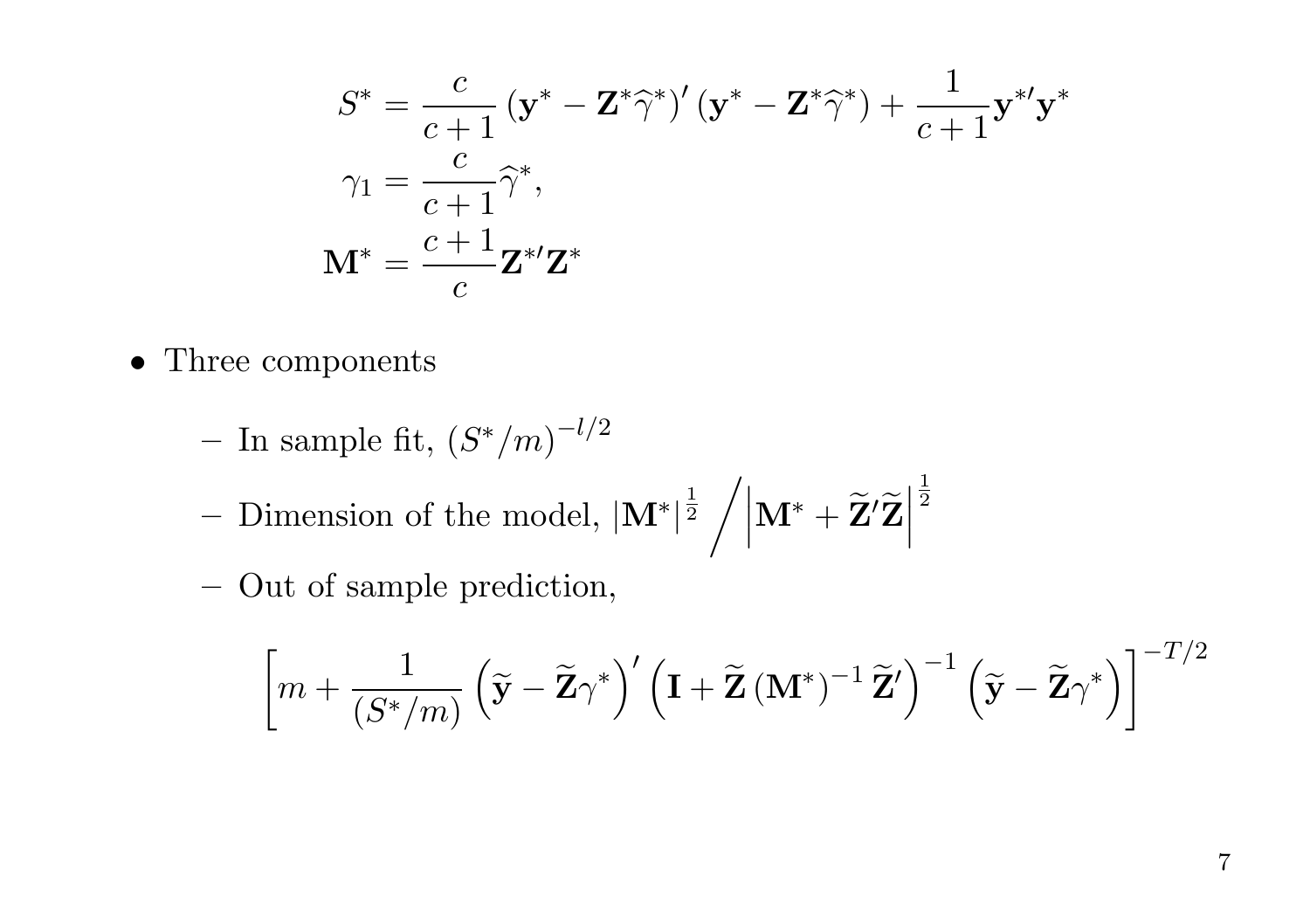Figure 1 Predictive likelihood for models with small and large prediction error variance.

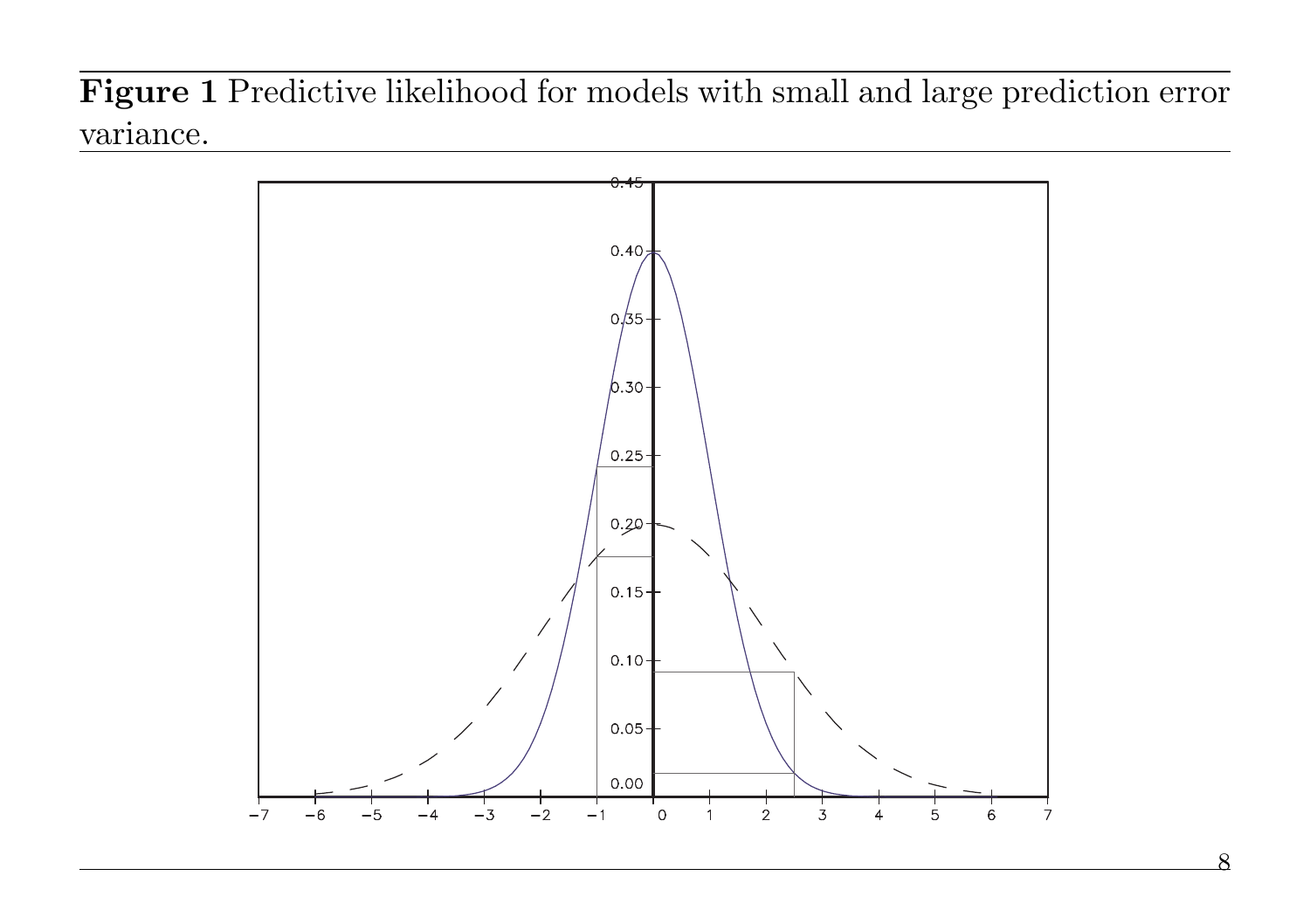## 4 MCMC

- Impossible to include all models in the calculations
	- Reduce the number of models by restricting the maximum number of variables to  $k'$
	- Only consider "good" models
- Use reversible jump MCMC to identify good models
- Exact posterior probabilities calculated conditional on the set of visited models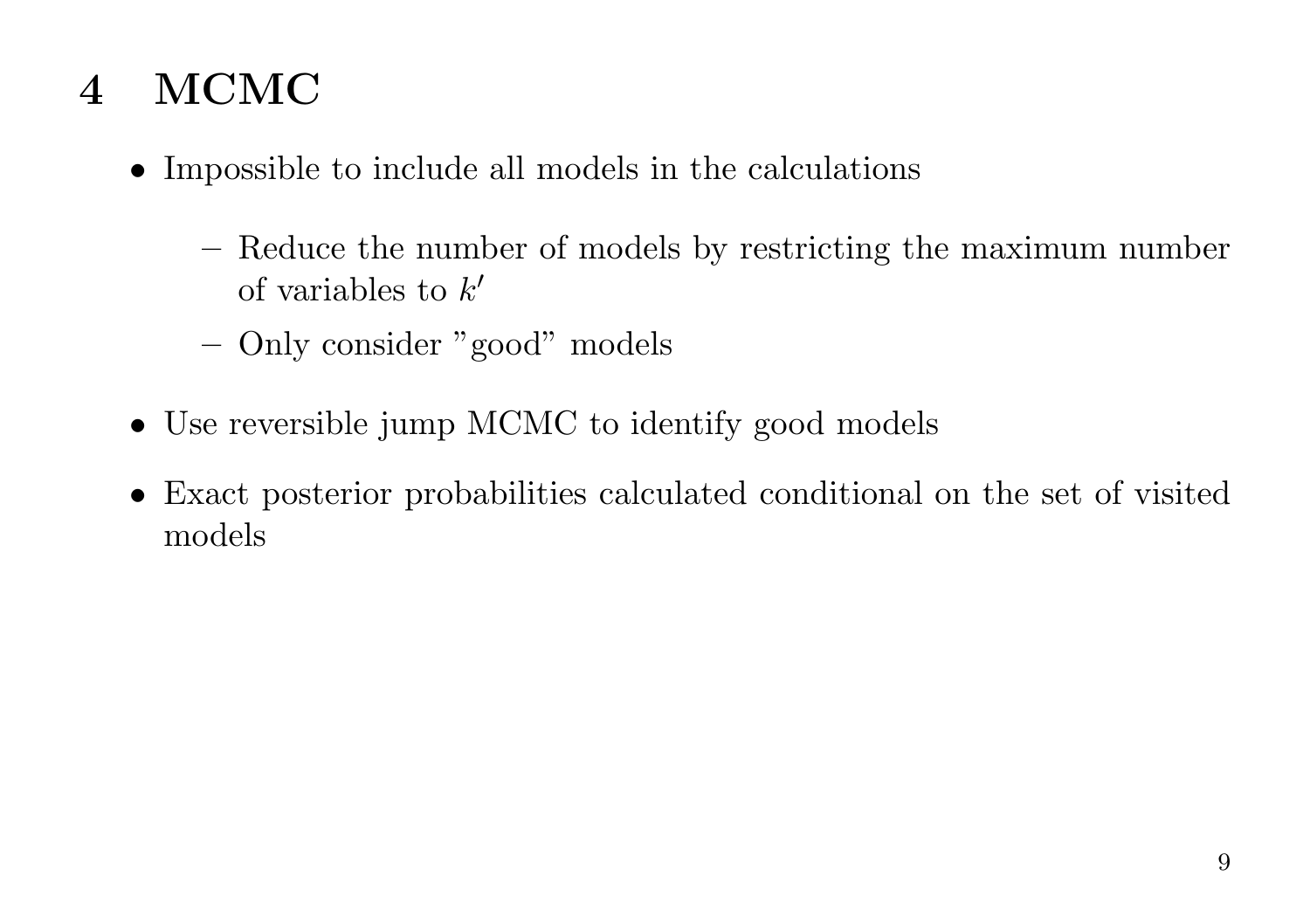Algorithm 1 Reversible jump Markov chain Monte Carlo

Suppose that the Markov chains is at model M, having parameters  $\theta_M$ .

- 1. Propose a jump from model  $\mathcal M$  to a new model  $\mathcal M'$  with probability  $j(M'|M)$ .
- 2. Accept the proposed model with probability

$$
\alpha = \min \left\{ 1, \frac{p(\widetilde{\mathbf{y}}|\mathbf{y}, \mathcal{M}') p(\mathcal{M}') j(\mathcal{M}|\mathcal{M}')}{p(\widetilde{\mathbf{y}}|\mathbf{y}, \mathcal{M}) p(\mathcal{M}) j(\mathcal{M}'|\mathcal{M})} \right\}
$$

3. Set  $\mathcal{M} = \mathcal{M}'$  if the move is accepted otherwise remain at the current model.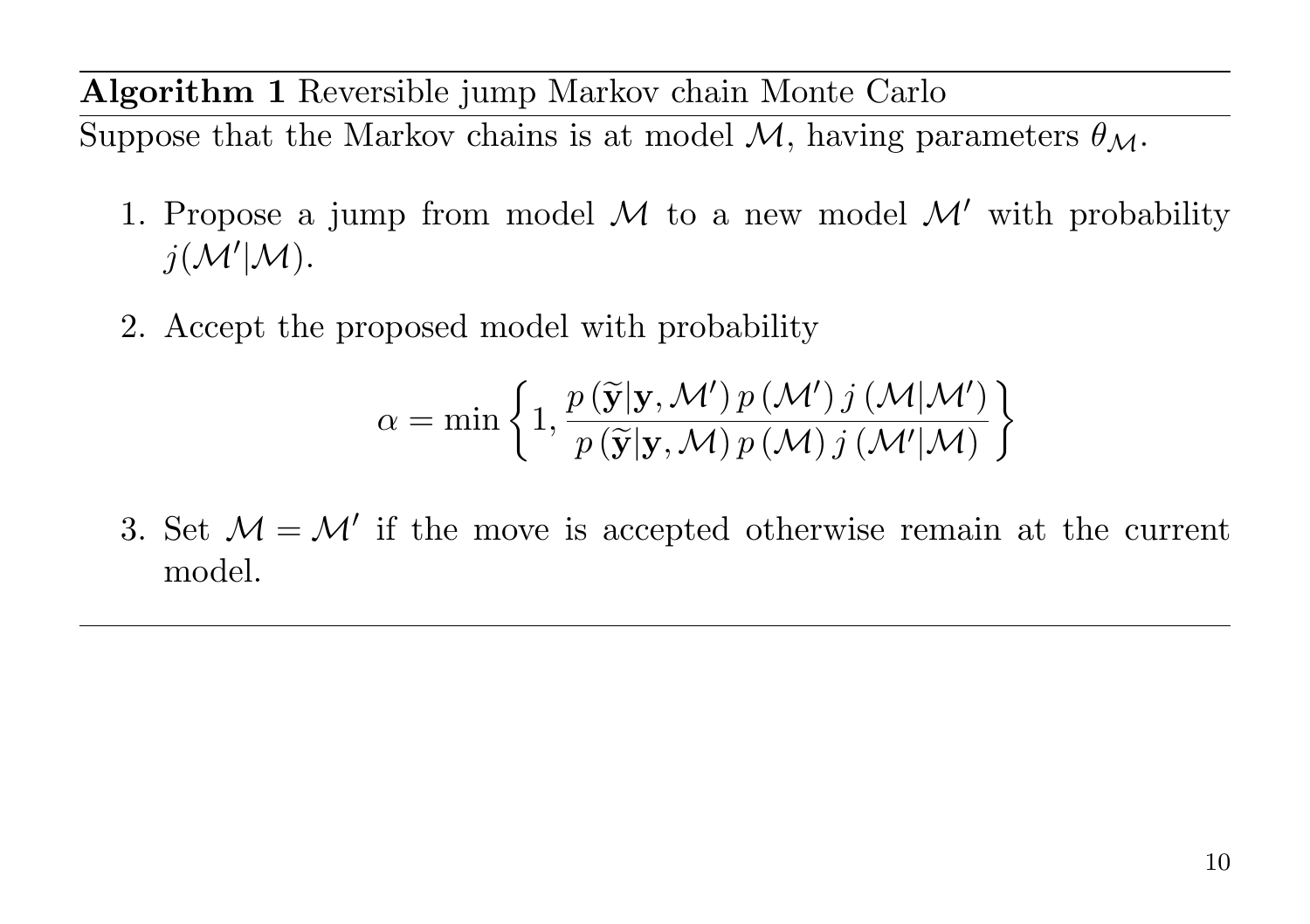- Two types of moves
	- 1. Draw a variable at random and drop it if it is in the model or add it to the model (if  $k_{\mathcal{M}} < k'$ ). This step is attempted with probability  $p_A$ .
	- 2. Swap a randomly selected variable in the model for a randomly selected variable outside the model (if  $k_{\mathcal{M}} > 0$ ). This step is attempted with probability  $1 - p_A$ .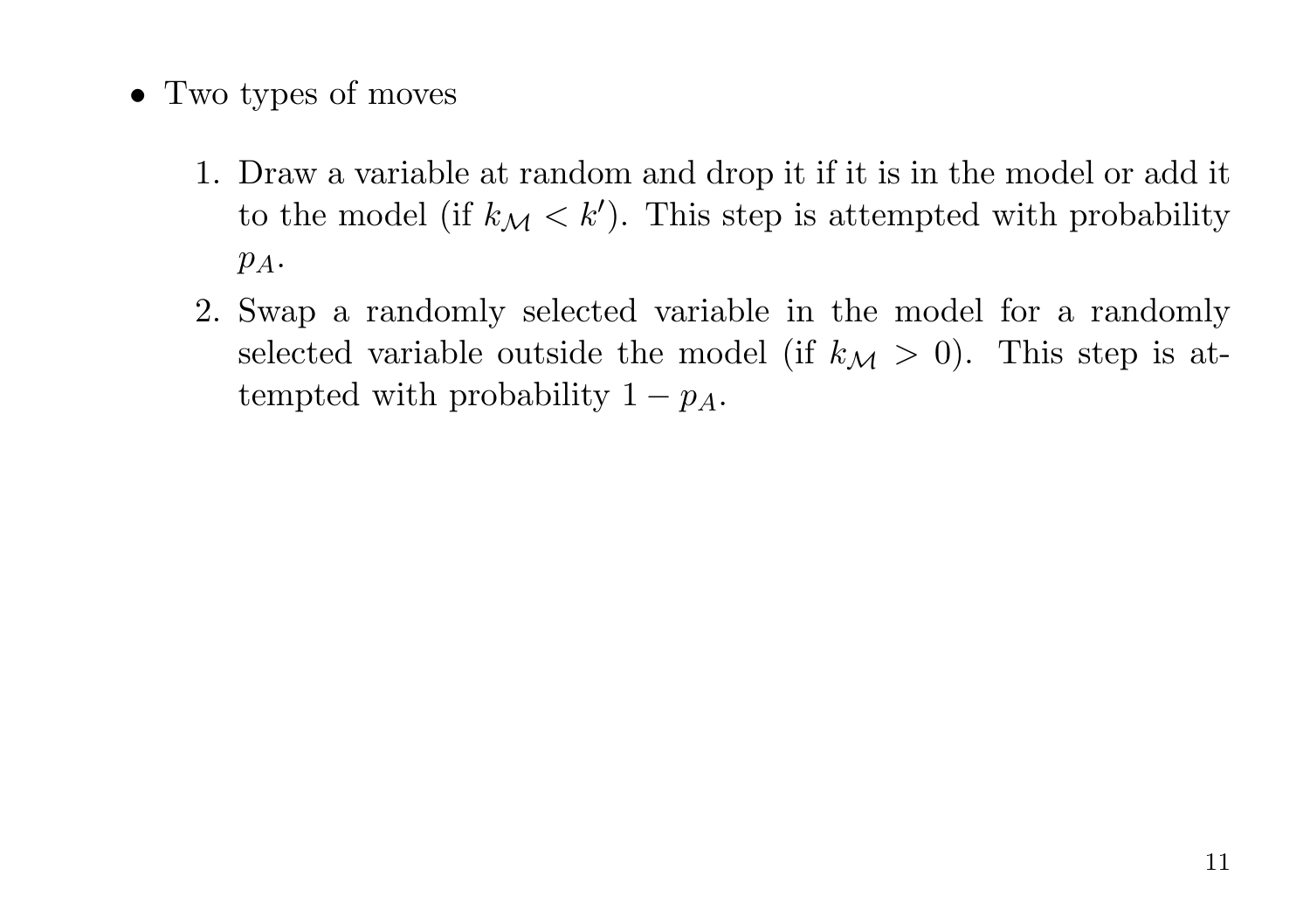#### 5 Simulation results

- Investigate the effect of the size of the hold-out sample
- Same design as Fernández, Ley  $&$  Steel (2001).
	- 15 possible predictors,  $\mathbf{x}_1, \ldots, \mathbf{x}_{10}$  generated as  $NID(0, 1)$  and

 $(\mathbf{x}_{11}, \ldots, \mathbf{x}_{15}) = (\mathbf{x}_1, \ldots, \mathbf{x}_5) (0.3, 0.5, 0.7, 0.9, 1.1)' (1, \ldots, 1) + \mathbf{e},$ 

where **e** are  $NID(0, 1)$  errors.

– Dependent variable

 $y_t = 4 + 2x_{1,t} - x_{5,t} + 1.5x_{7,t} + x_{11,t} + 0.5x_{13,t} + \varepsilon_t,$ 

with  $\varepsilon_t \sim N(0, 6.25)$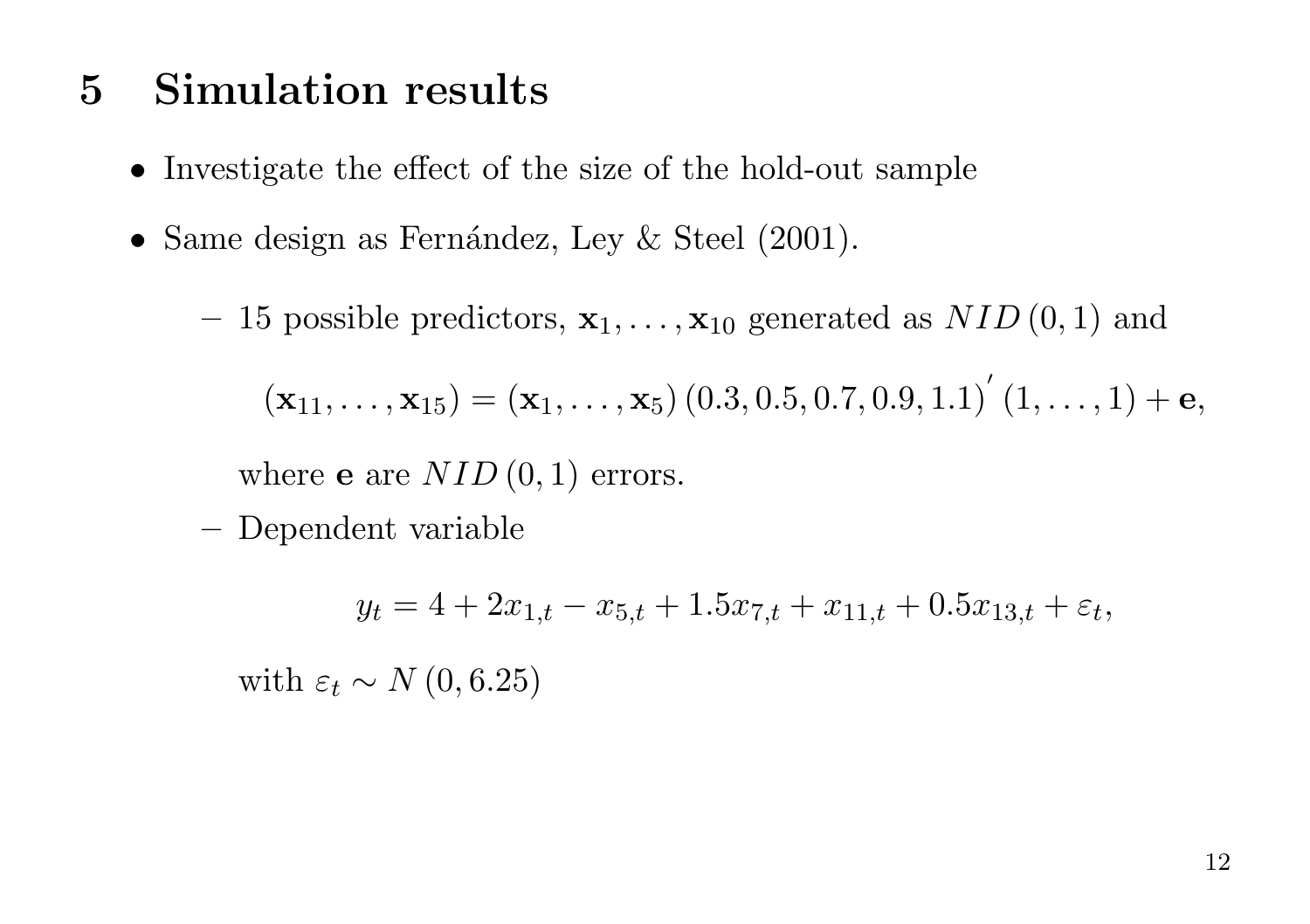- M−closed view, true model assumed to be part of the model set
- $\mathfrak{M}-$ open view, variables  $x_1$  and  $x_7$  excluded from set of possible predictors
- Three data sets, with last 20 observations set aside for forecast evaluation

$$
-T = 120
$$
 (30 years of quarterly data),

- $T = 250$
- $T = 400$
- 100 samples of each sample size
- Prior on models

$$
p(M_j) \propto \delta^{k_j} (1-\delta)^{k'-k_j},
$$

where  $k_j$  is the number of variables included in model j,  $k' = 15$  and  $\delta = 0.2$ .

• g-prior with  $c = k'^3 = 3375$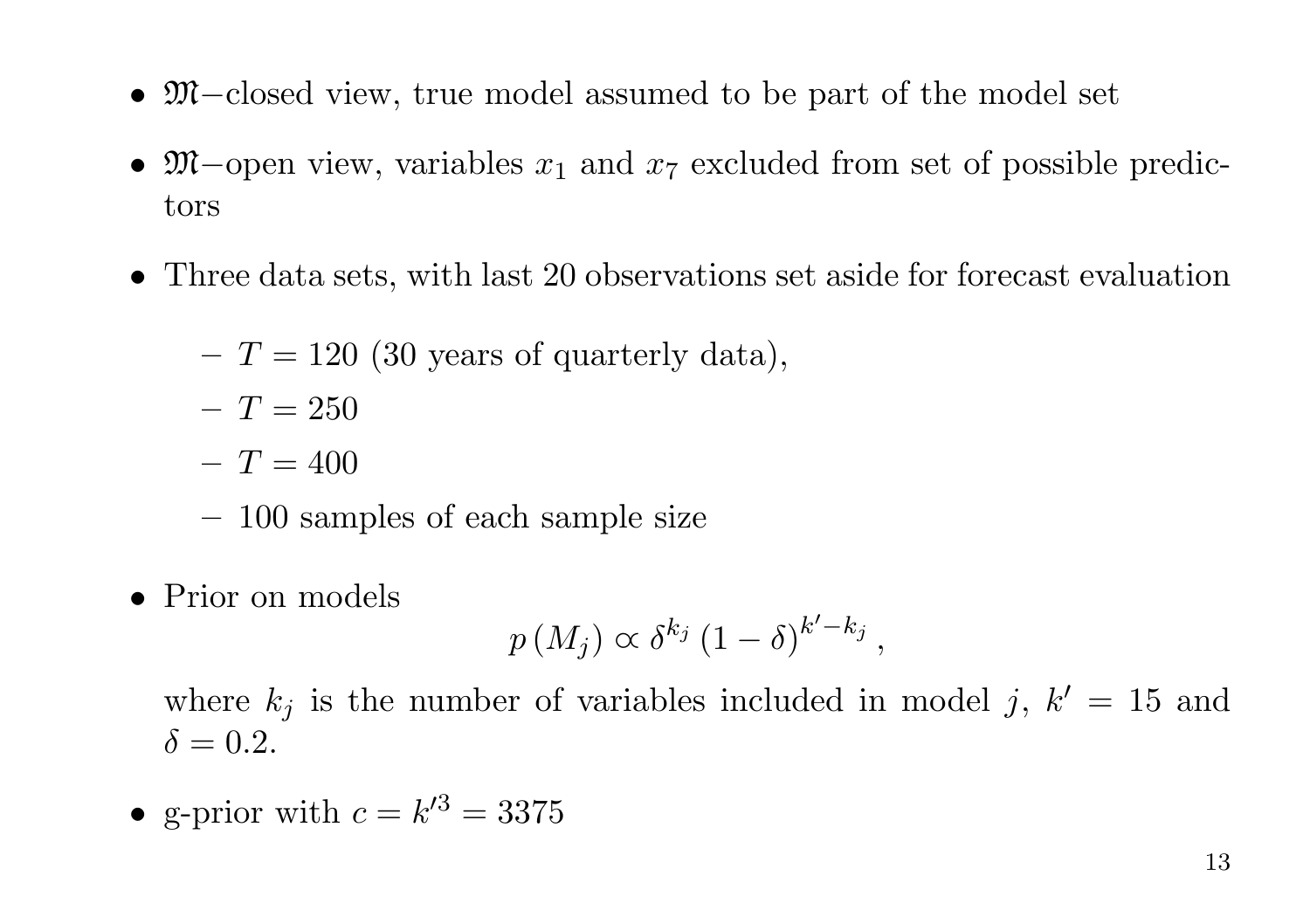- The Markov chain is run for 70 000 replicates, with the first 20 000 draws as burn-in
- Suggests that 70-80% of the data should be kept for the hold-out sample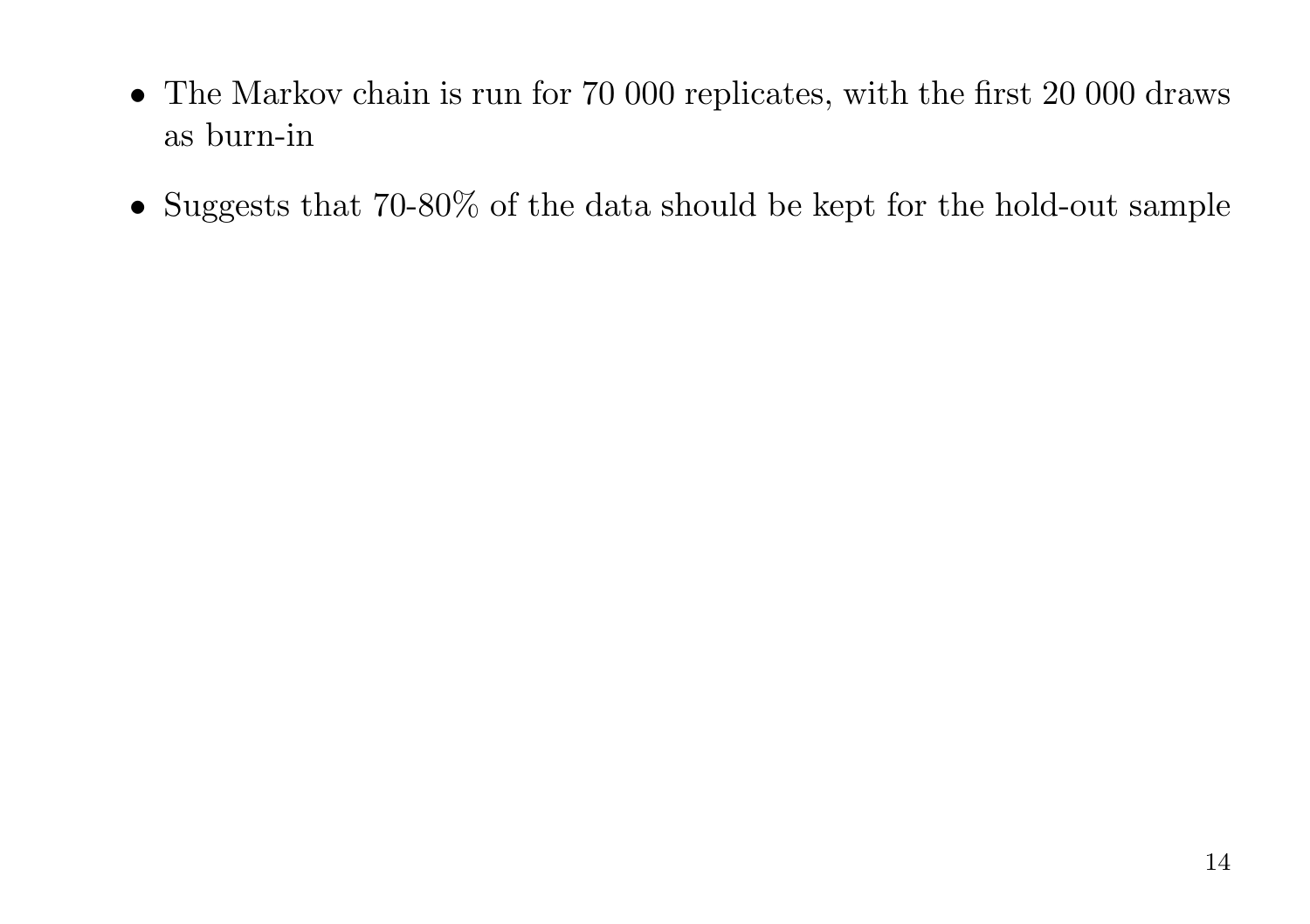#### Table 1 RMSFE for simulated data sets

|                                              | min for l | -PL               | ML.    |
|----------------------------------------------|-----------|-------------------|--------|
| small data set, M-closed                     | 83.       | 2.6333            | 2.6406 |
| medium data set, M-closed                    |           | 177 2.5064 2.5268 |        |
| medium data set, $\mathfrak{M}$ -open        |           | 182 3.5919 3.6499 |        |
| large data set, $\mathfrak{M}\text{-closed}$ | 322       | 2.5308            | 2.5310 |
| large data set, $\mathfrak{M}$ -open         | 302.      | 3.3956 3.4605     |        |

M-closed model :

$$
y_t = 4 + 2x_{1,t} - x_{5,t} + 1.5x_{7,t} + x_{11,t} + 0.5x_{13,t} + \sigma \varepsilon_t, \tag{1}
$$

with standard deviation 2.5 M-open model:

$$
y_t | x_{-1,-7} = -1.034 x_{2,t} - 1.448 x_{3,t} - 1.862 x_{4,t} - 3.276 x_{5,t} + 1.414 x_{11,t} \quad (2)
$$
  
+ 0.414 x\_{12,t} + 0.914 x\_{13,t} + 0.414 x\_{14,t} + 0.414 x\_{15,t}

with standard deviation 3.355.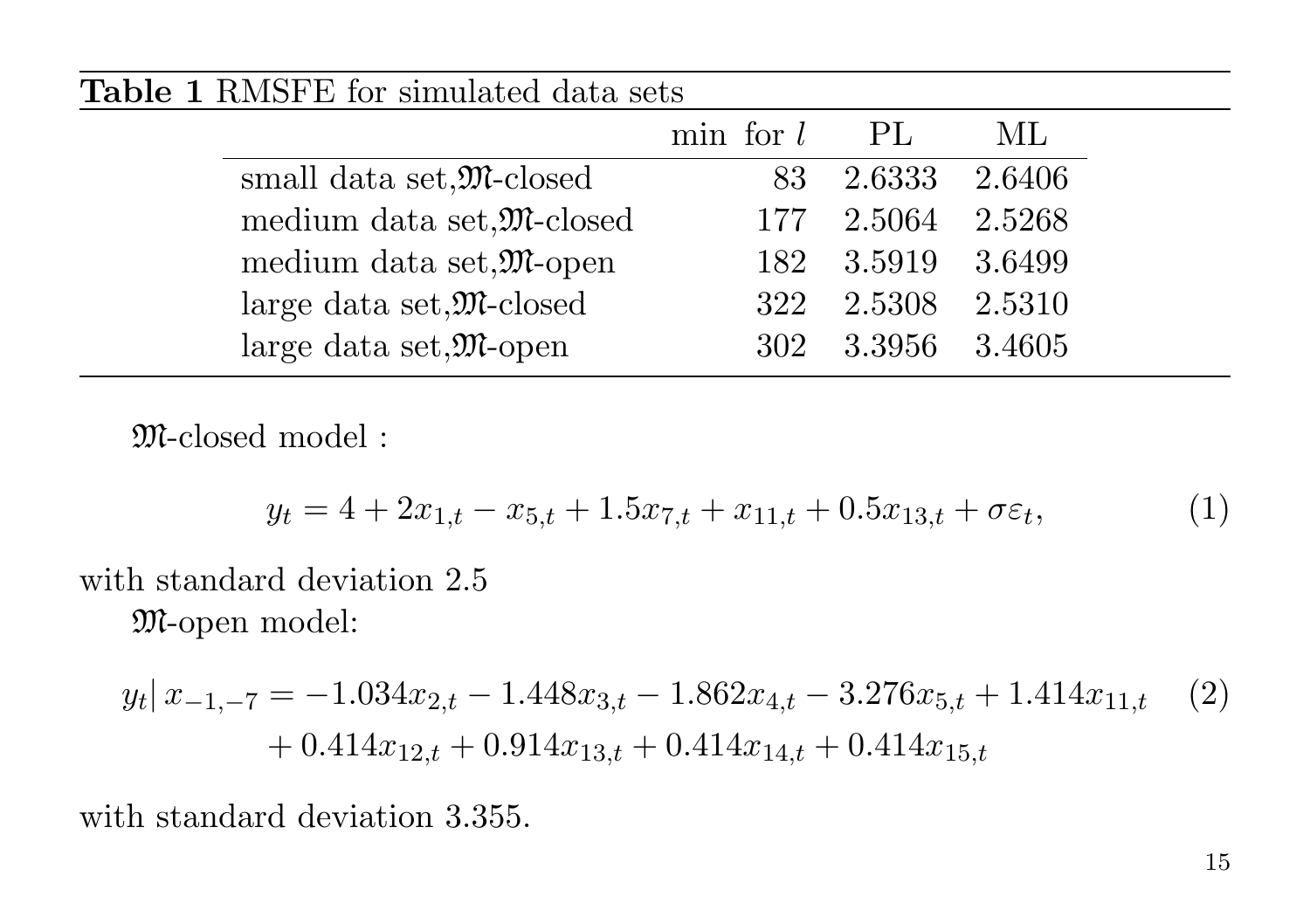Figure 2 Ratio of RMSFE for predictive likelihood and marginal likelihood as a function of l for the simulated medium data set.

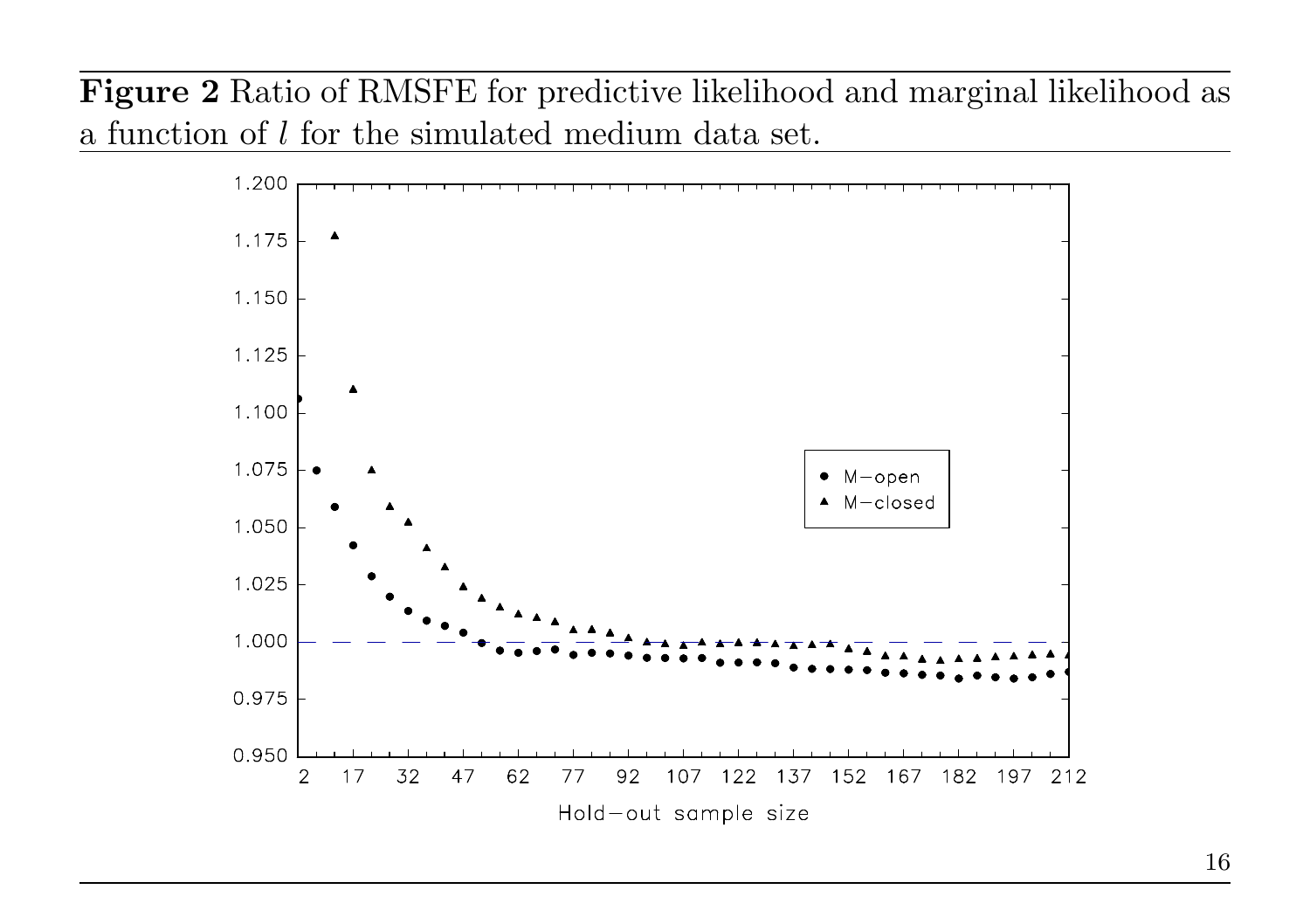Figure 3 Ratio of RMSFE for predictive likelihood and marginal likelihood as a function of l for the simulated large data set.

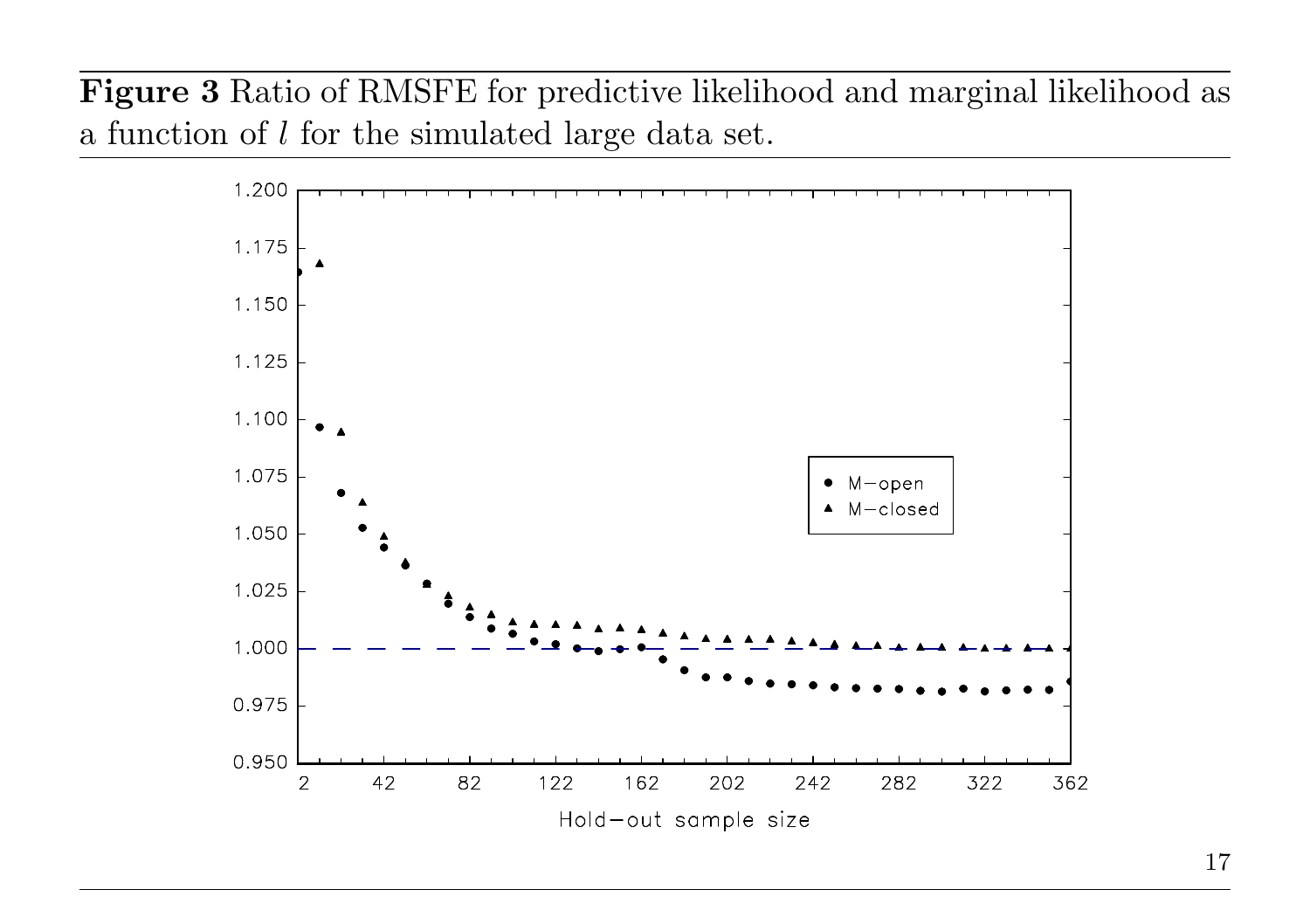Figure 4 Variable inclusion probabilities (average) for large data set, M−closed view

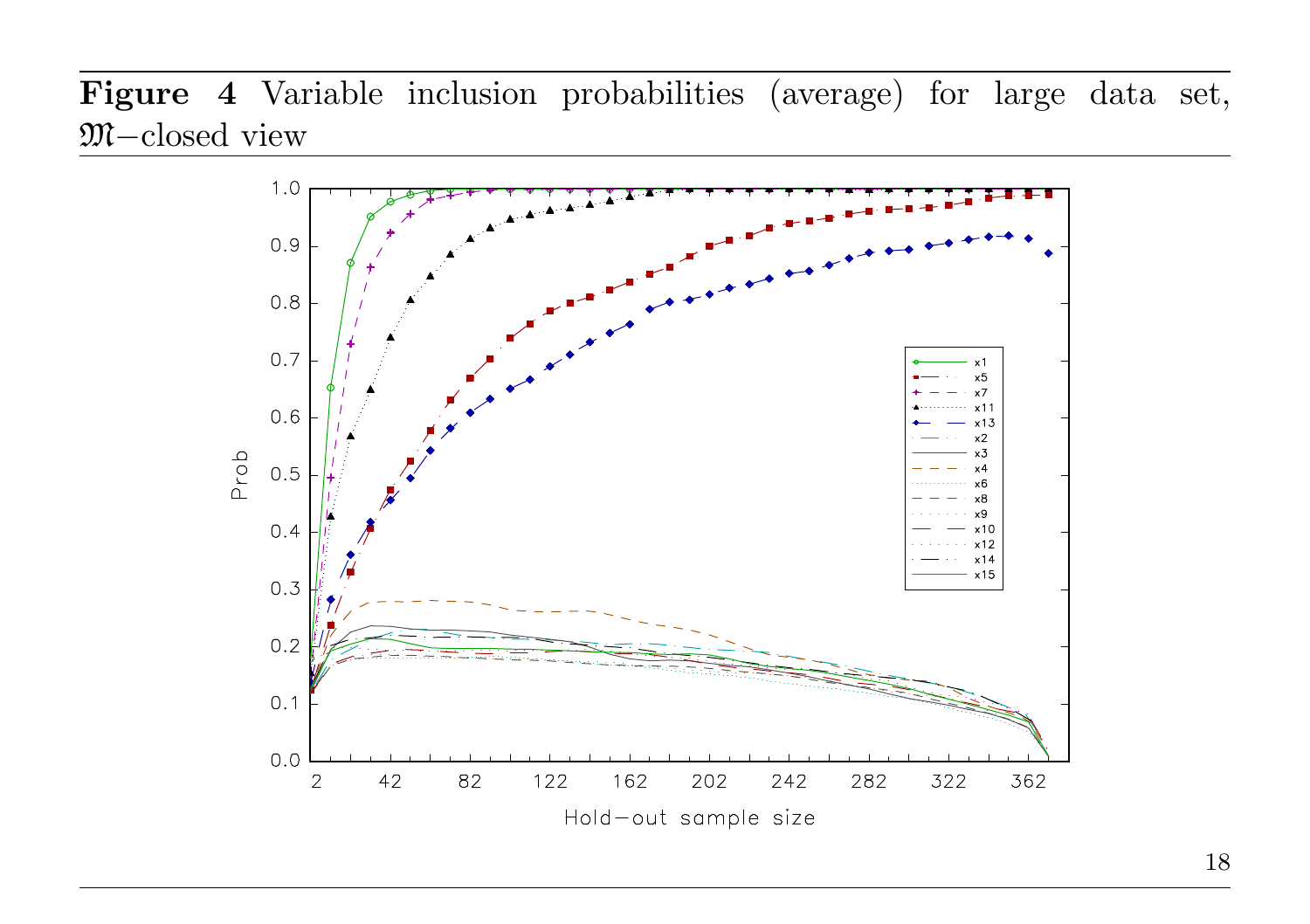Figure 5 Variable inclusion probabilities (average) for large data set, M−open view

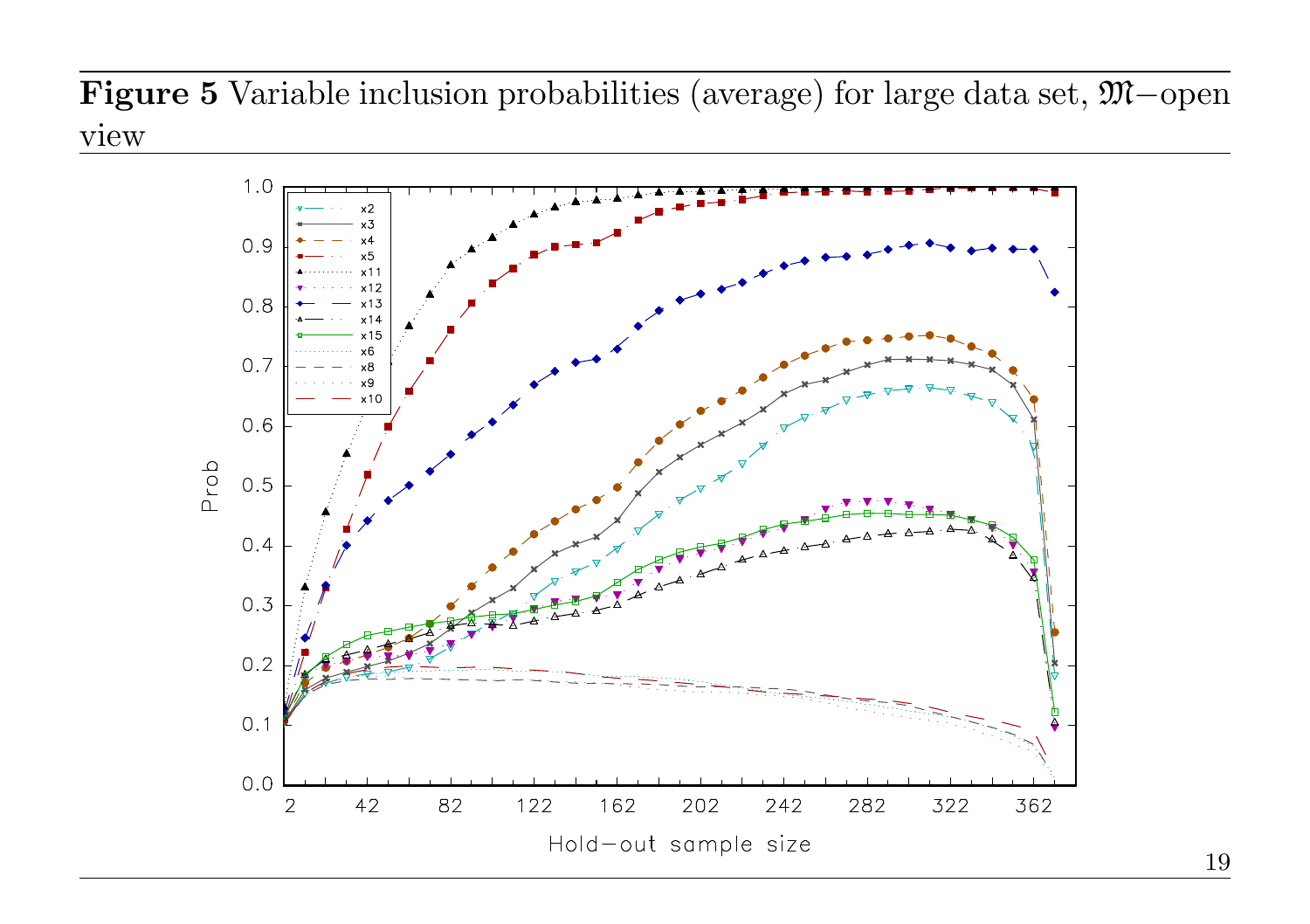### 6 Swedish inflation

• Simple regression model of the form

$$
y_{t+h} = \alpha + \omega d_{t+h} + \mathbf{x}_t \beta + \varepsilon_t,
$$

- Constant term and a dummy variable,  $d_t$ , for the low inflation regime starting in 1992Q1 always included
- Quarterly data for the period 1983Q1 to 2003Q4 on 77 predictor variables
- Dynamics
	- $-$  A preliminary run is used to select,  $\mathbf{x}_t^*$ , the 20 most promising predictors
	- The final run is based on these with one additional lag

$$
y_{t+h} = \alpha + \omega d_{t+h} + \mathbf{x}_t^* \beta_1 + \mathbf{x}_{t-1}^* \beta_2 + \varepsilon_t,
$$

• 4 quarter ahead forecasts for the period 1999Q1 to 2003Q4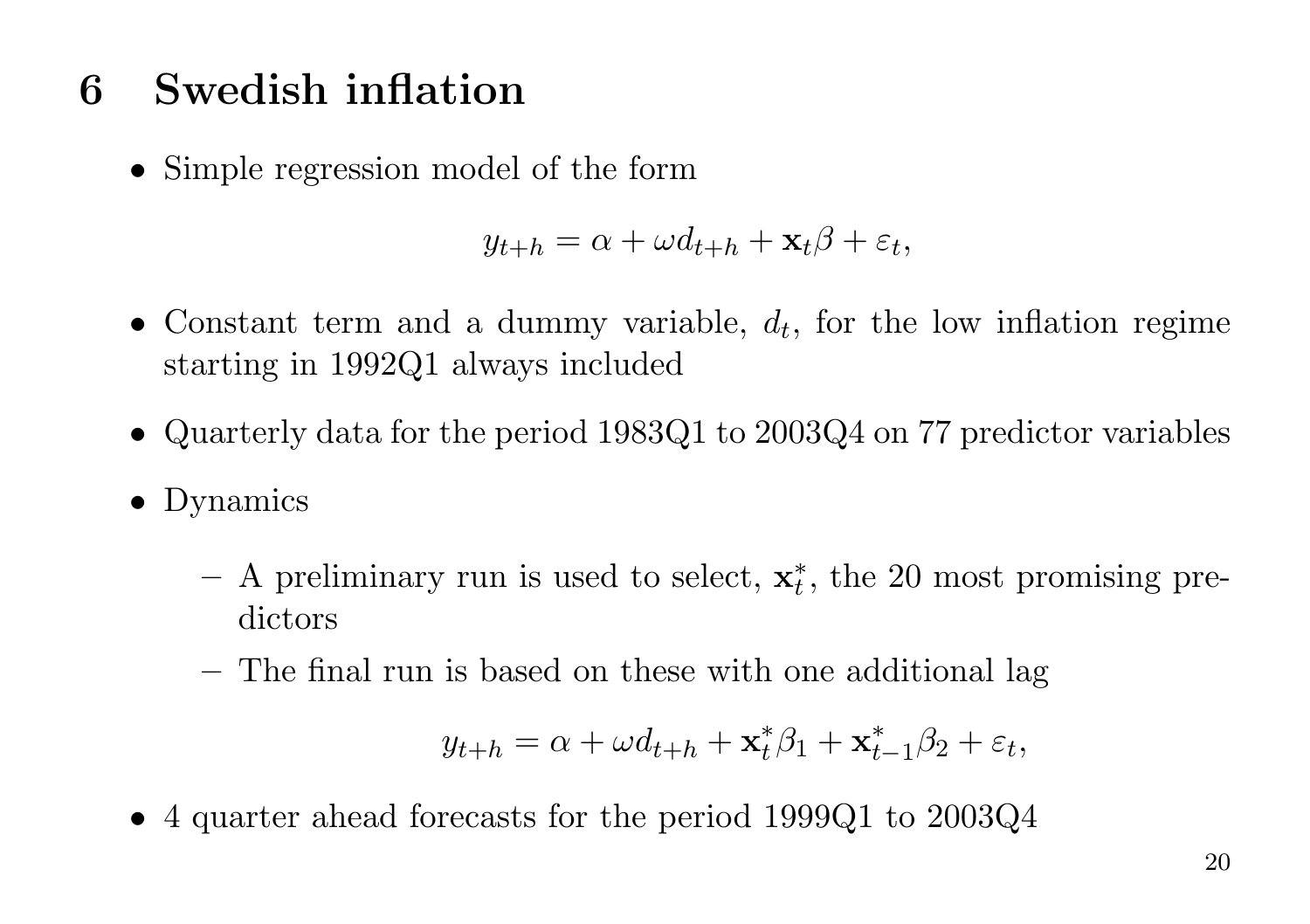- Maximum of 15 predictors,  $(k' = 15)$ ,  $\delta = 0.1$
- $T = 64$ ,  $l = 44$  for the hold-out sample
- 5 000 000 replicates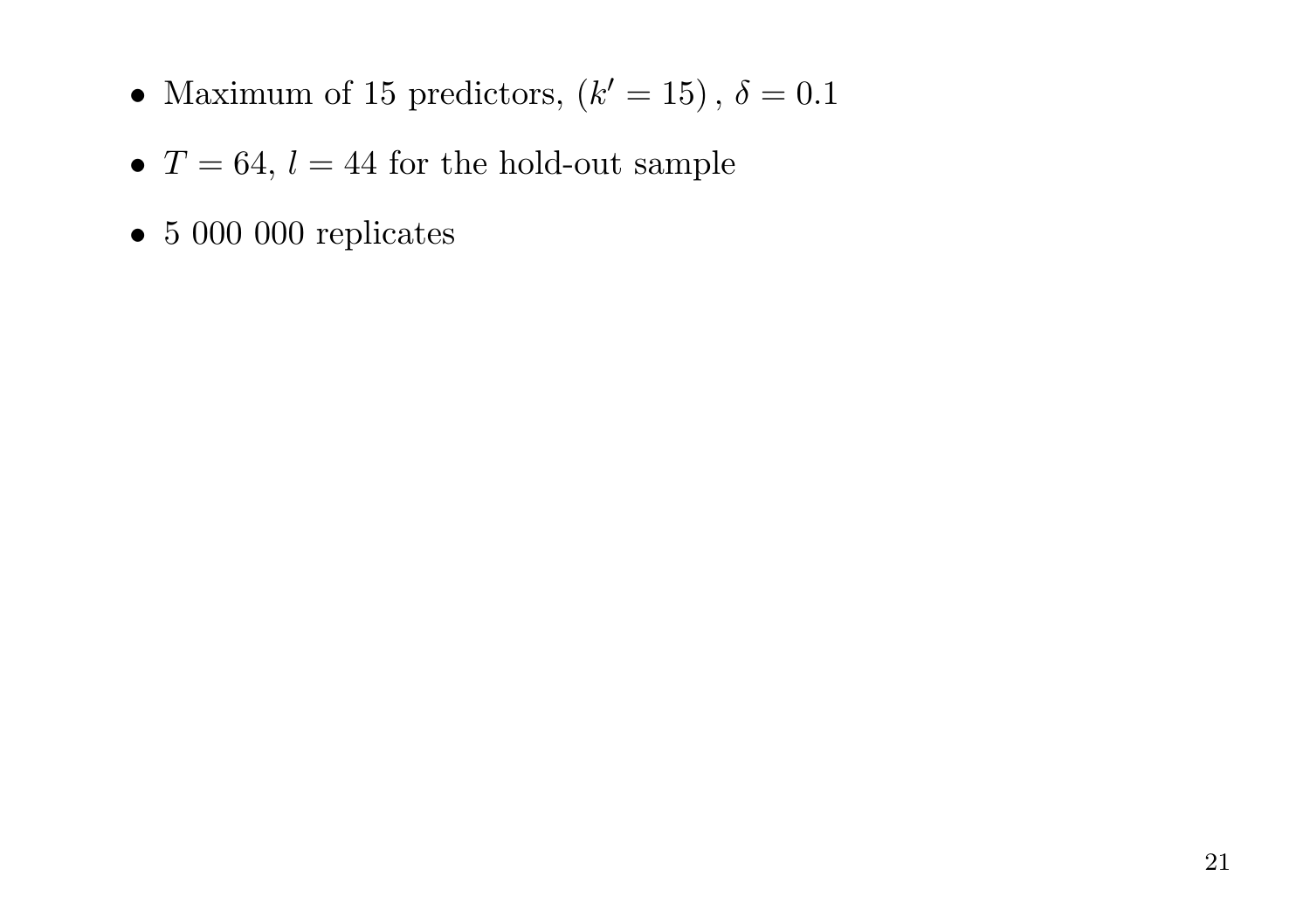|                         |            | <b>Table 2</b> K M S r & 01 the Swedish Inflation 4 quarters anead forecast, for $t = 44$ . |
|-------------------------|------------|---------------------------------------------------------------------------------------------|
|                         | Predictive | Marginal                                                                                    |
|                         | likelihood | likelihood                                                                                  |
| Forecast<br>combination | 0.9429     | 1.5177                                                                                      |
| Top 1                   | 1.0323     | 1.5376                                                                                      |
| Top 2                   | 0.9036     | 1.7574                                                                                      |
| Top 3                   | 0.9523     | 1.6438                                                                                      |
| Top 4                   | 1.0336     | 1.4828                                                                                      |
| Top 5                   | 0.9870     | 2.0382                                                                                      |
| Top <sub>6</sub>        | 0.9661     | 1.6441                                                                                      |
| Top 7                   | 1.0534     | 1.5755                                                                                      |
| Top 8                   | 1.1758     | 1.2905                                                                                      |
| Top 9                   | 1.0983     | 1.8356                                                                                      |
| Top $10$                | 1.0999     | 1.7202                                                                                      |
| Random<br>walk          | 1.0251     | 1.0251                                                                                      |

Table 2 RMSFE of the Swedish inflation 4 quarters ahead forecast, for  $l = 44$ .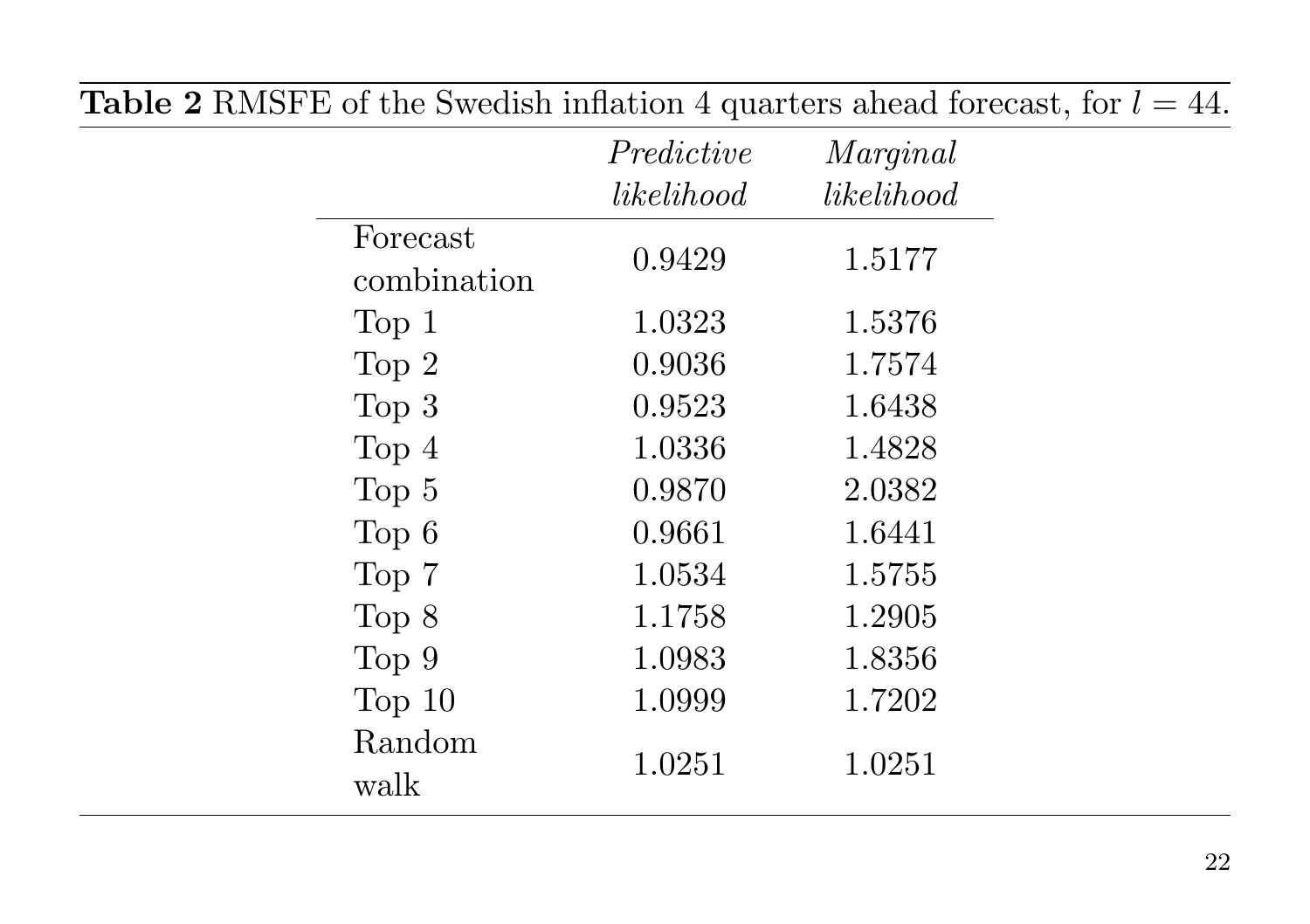**Figure 6** Swedish data, 4 quarters ahead inflation forecast,  $l = 44$ .

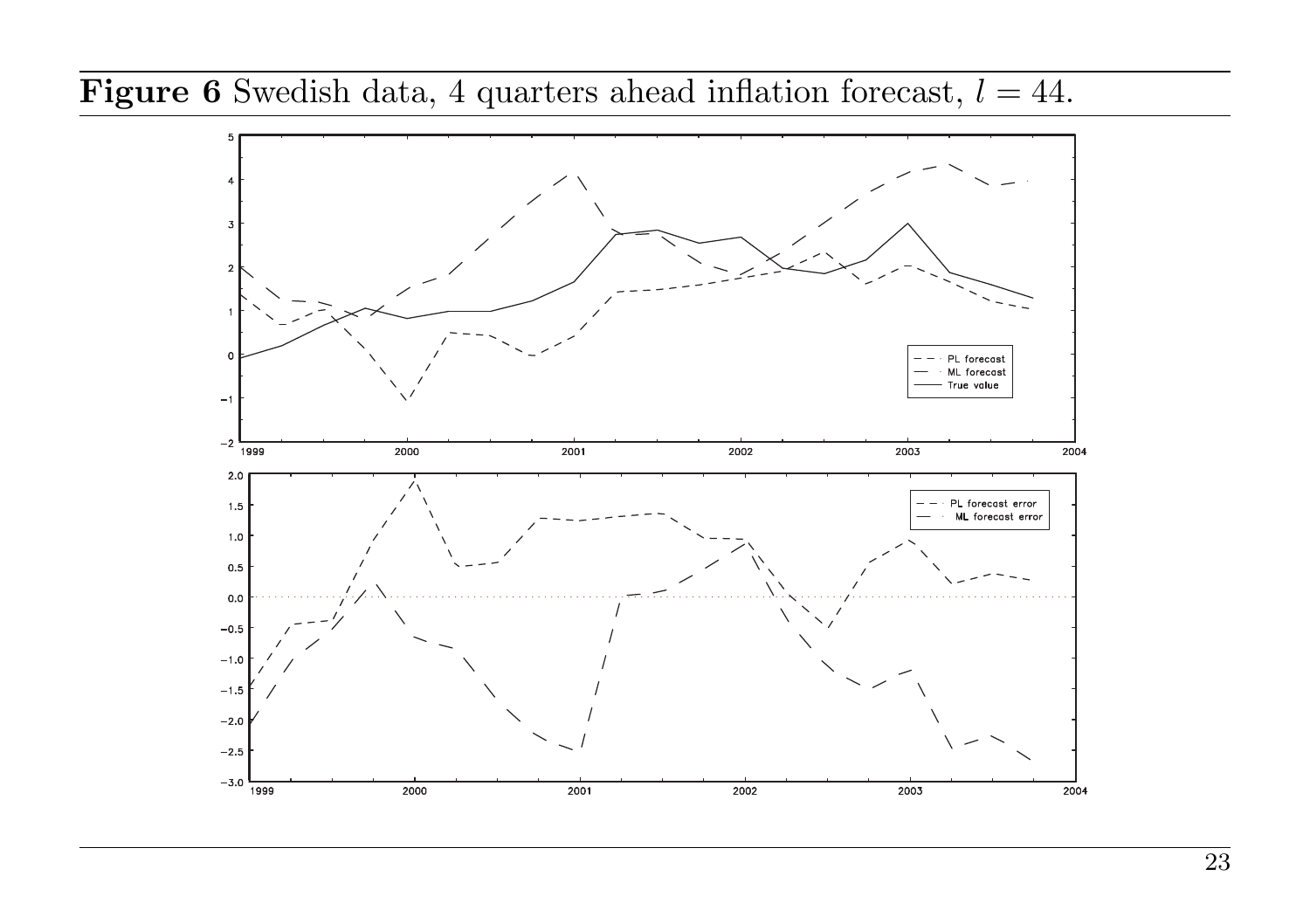|     |             | Predictive likelihood |                | Marginal likelihood |
|-----|-------------|-----------------------|----------------|---------------------|
|     | Variable    | Post. prob.           | Variable       | Post. prob.         |
| 1.  | Infla       | 0.5528                | Pp1664         | 0.9994              |
| 2.  | InfRel      | 0.4493                | Pp1529         | 0.9896              |
| 3.  | U314W       | 0.3271                | InfHWg         | 0.9456              |
| 4.  | <b>REPO</b> | 0.2871                | AFGX           | 0.8104              |
| 5.  | IndProd     | 0.2459                | PpTot          | 0.4996              |
| 6.  | ExpInf      | 0.2392                | PrvEmp         | 0.4804              |
| 7.  | R5Y         | 0.1947                | InfCns         | 0.4513              |
| 8.  | InfFl       | 0.1749                | InfPrd         | 0.4105              |
| 9.  | МO          | 0.1533                | R3M            | 0.4048              |
| 10. | InfUnd      | 0.1473                | Pp75+          | 0.3927              |
| 11. | LabFrc      | 0.1409                | ExpInf         | 0.3829              |
| 12. | NewHouse    | 0.1245                | InfFor         | 0.3786              |
| 13. | InfImpP     | 0.1225                | M <sub>0</sub> | 0.1793              |
| 14. | PrvEmp      | 0.1219                | POilSEK        | 0.1702              |
| 15. | PPP         | 0.1134                | USD            | 0.1170              |

Table 3 Variables with highest posterior inclusion probabilities (average).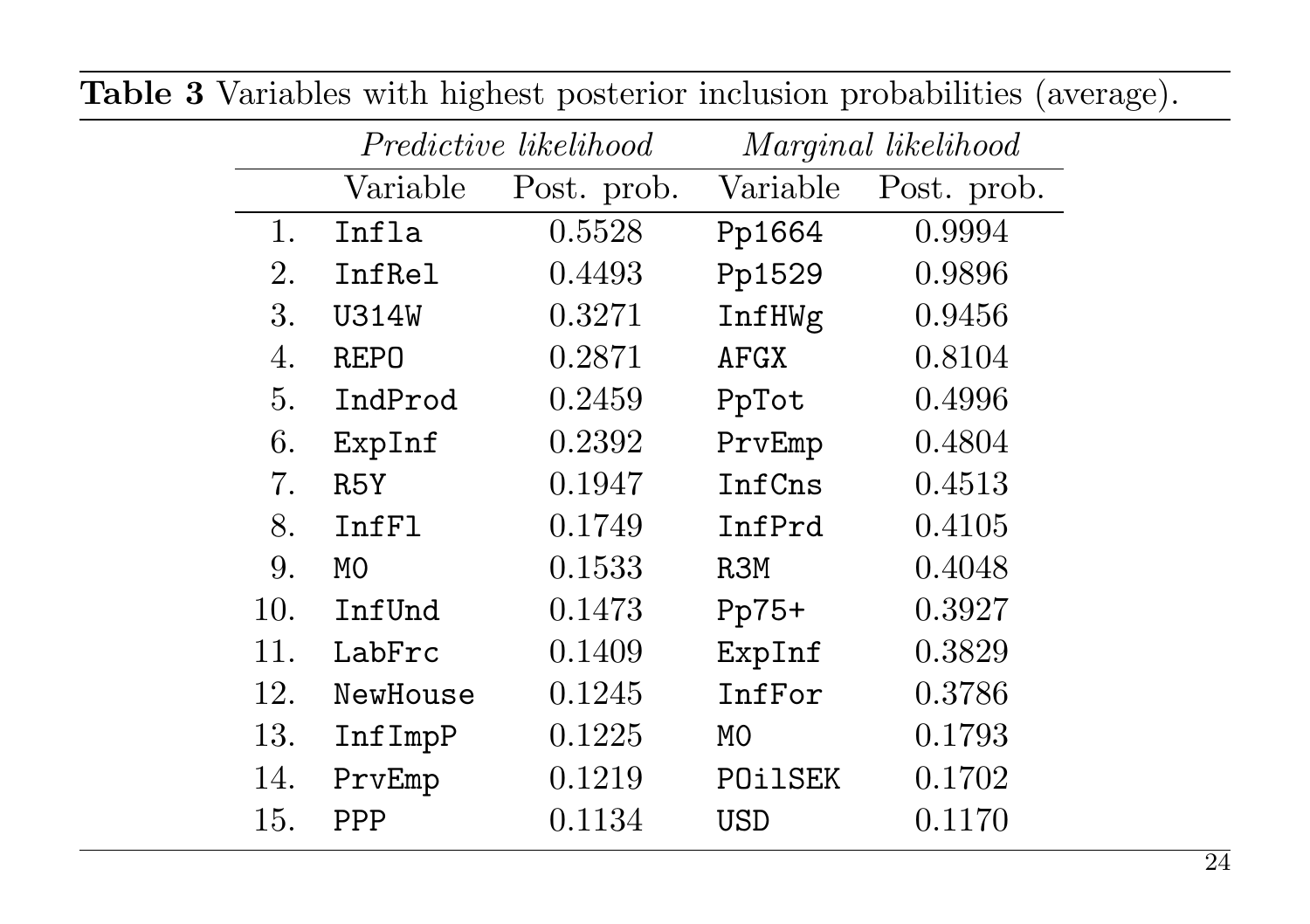Table 4 Posterior model probabilities, 4 quarters ahead forecast for 1999Q1 using predictive likelihood with  $l = 44$ .

|               |          |                | Model    |          |          |
|---------------|----------|----------------|----------|----------|----------|
| Variable      | 1        | $\overline{2}$ | 3        | 4        | 5        |
| InfRel        | $\times$ | $\times$       | $\times$ |          | $\times$ |
| $InfRel_{-1}$ |          |                |          | $\times$ | $\times$ |
| ExpInf        | $\times$ | $\times$       | $\times$ | $\times$ | $\times$ |
| R5Y           | $\times$ | $\times$       | $\times$ |          | $\times$ |
| InfF1         | $\times$ | $\times$       |          | $\times$ | $\times$ |
| $InfFI_{-1}$  |          |                | $\times$ |          |          |
| InfUnd        | $\times$ | $\times$       | $\times$ | $\times$ | $\times$ |
| USD           | $\times$ | $\times$       | $\times$ |          | $\times$ |
| <b>GDPTCW</b> |          | $\times$       |          |          | $\times$ |
| $GDPTCW_{-1}$ |          |                |          | $\times$ |          |
| Post. Prob.   | 0.0538   | 0.0301         | 0.0218   | 0.0187   | 0.0184   |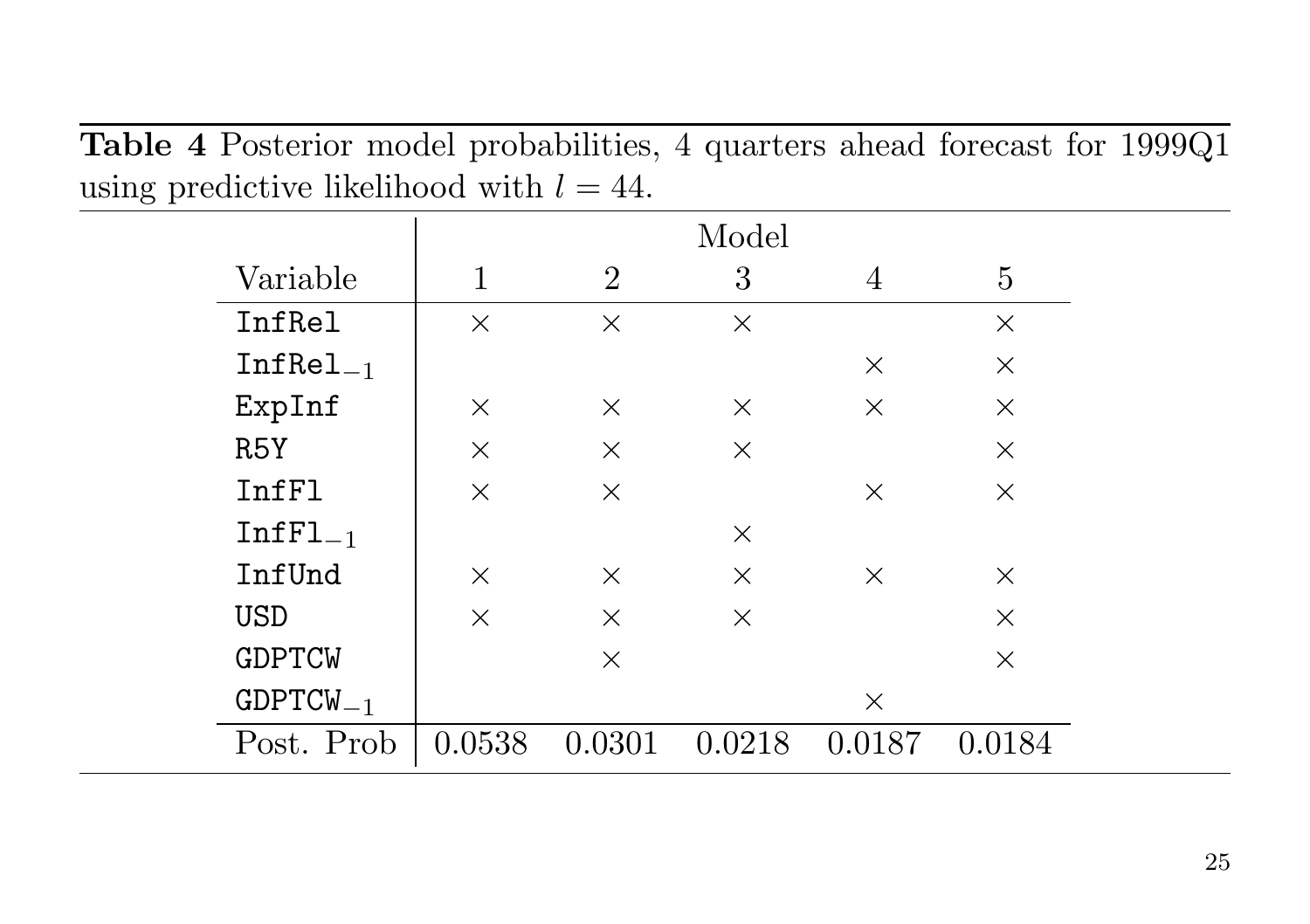Table 5 Posterior model probabilities, 4 quarters ahead forecast for 1999Q1 using marginal likelihood.

|                       |          |                | Model    |          |          |
|-----------------------|----------|----------------|----------|----------|----------|
| Variable              | 1        | $\overline{2}$ | 3        | 4        | 5        |
| Pp1664                | X        | $\times$       | X        | $\times$ | $\times$ |
| Pp1529                | $\times$ | $\times$       | $\times$ | $\times$ | $\times$ |
| InfHWg                | $\times$ | X              | $\times$ | $\times$ | $\times$ |
| $AFGX_{-1}$           | $\times$ | $\times$       | $\times$ |          |          |
| PpTot                 | $\times$ | $\times$       | $\times$ |          | $\times$ |
| $\mathtt{PpTot}_{-1}$ |          |                |          | $\times$ |          |
| $R3M_{-1}$            | $\times$ | $\times$       | $\times$ | $\times$ | $\times$ |
| InfFor                | $\times$ |                |          |          |          |
| $InfFor_{-1}$         |          | $\times$       |          |          |          |
| POilSEK               |          |                | X        |          |          |
| $NewJob_{-1}$         | $\times$ | $\times$       |          |          |          |
| PP2534                | $\times$ | $\times$       |          |          |          |
| Post. Prob.           | 0.1316   | 0.0405         | 0.0347   | 0.0264   | 0.0259   |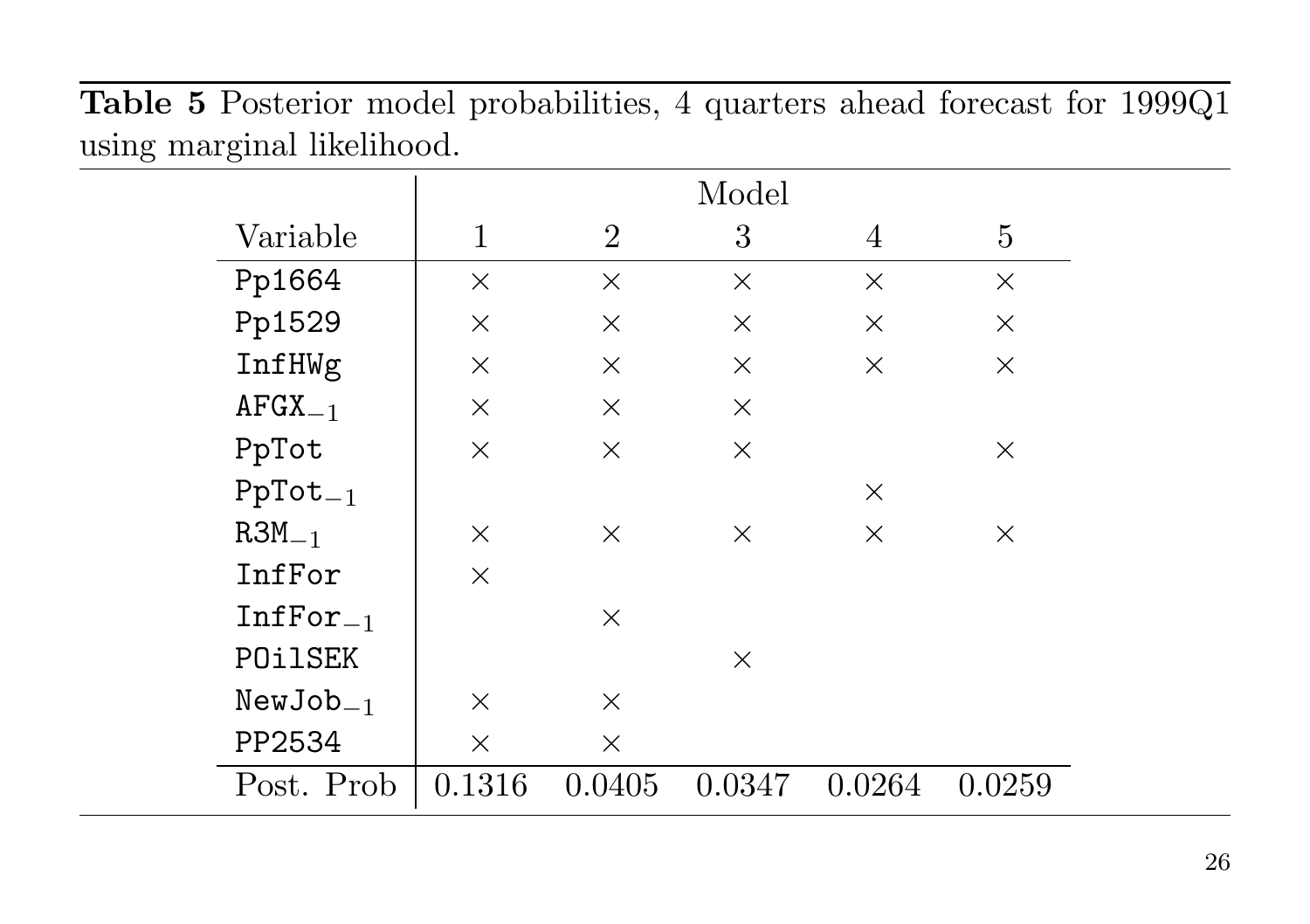## 7 Conclusions

- The Bayesian approach to forecast combination works well
- The predictive likelihood improves on standard Bayesian model averaging based on the marginal likelihood
- The forecast weights based on predictive likelihood have good large and small sample properties
- Significant improvement when the true model or DGP not included in the set of considered models